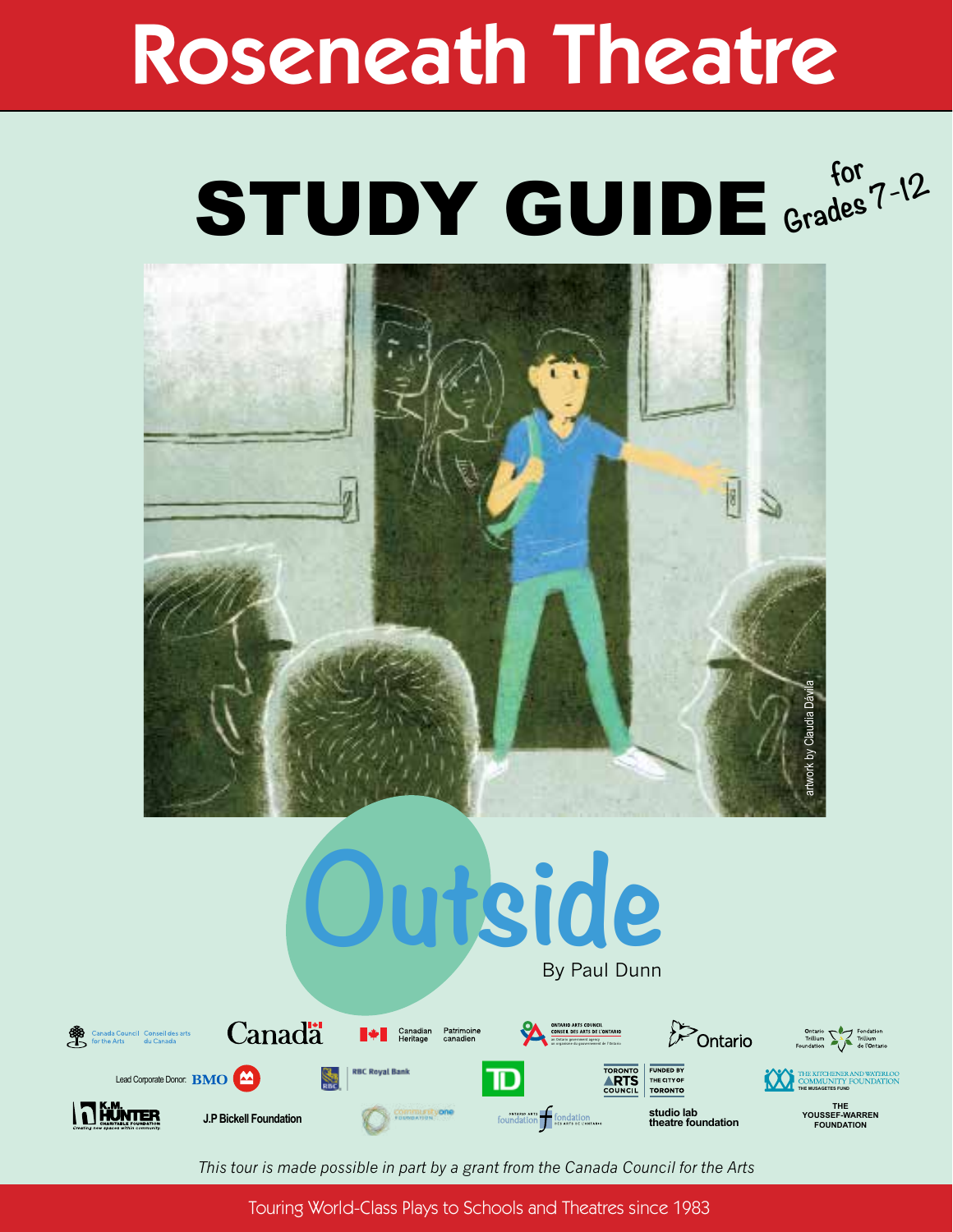## **TABLE OF CONTENTS**

| THE COMPANY    |  |
|----------------|--|
| ABOUT THE PLAY |  |
|                |  |
|                |  |
|                |  |
|                |  |
|                |  |
|                |  |
|                |  |
|                |  |
|                |  |
|                |  |
|                |  |

### **Study Guide created by Roseneath Theatre 2015**

#### **Contributors:**

Gretel Meyer Odell (*Education & Marketing Manager, Roseneath Theatre*) Andrew Lamb *(Artistic Director, Roseneath Theatre)* Nan Chen *(Faculty of Education, Queen's University)* Brittany Kay *(OISE, University of Toronto)* Aliza Di Clementa, Josh Fracchioni, Jordan Nicholson, Kristy Welsh and Dr. Debra McLauchlan *(Faculty of Education, Brock University)*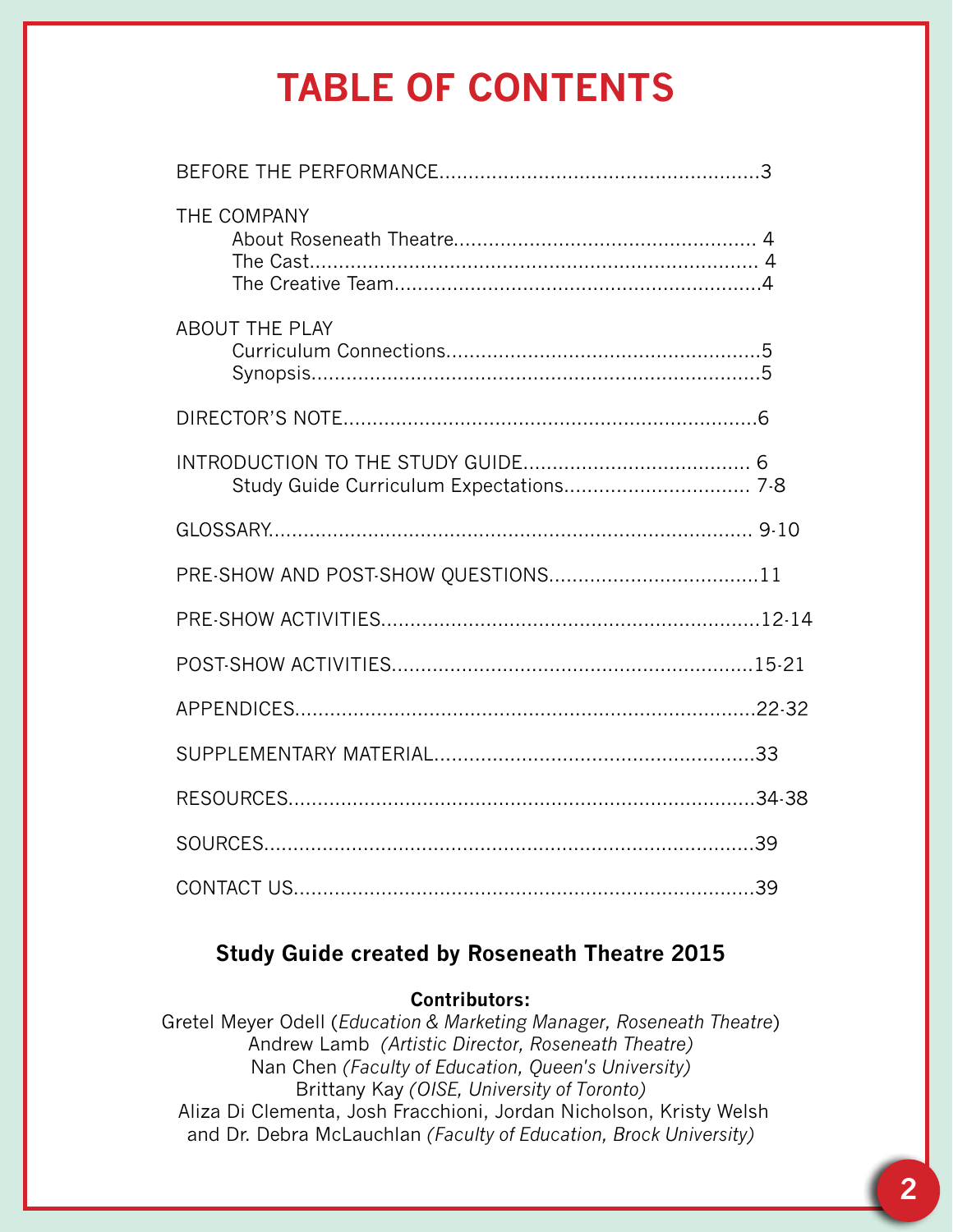## **BEFORE THE PERFORMANCE**

The theatre is a place where many people gather together to enjoy live performance. It is important to remember that theatre is an active experience. The actors want the audience to be responsive to what is happening on stage by laughing, clapping and truly enjoying the experience of live theatre. However, because live theatre is interactive and the performers can be distracted by disruptions from the audience there are a few things to consider when watching any live performance. Students and teachers should be reminded of these simple ground rules before any performance at your school.

Cell Phones: Anything that beeps, buzzes or chimes needs to be turned off completely. The light your phone creates when texting is often just as distracting so that is why you should turn your phone off, rather than just muting it.

Photos/Videos: While it is true that flash photography is distracting, it is also important to know that it is not legal to record or photograph a professional production in any way due to design/copyright and performers' union regulations. Please do not take photos or videos of the performance at your school.

Food and Drink: Please do not bring any food to the performance. It can be distracting in terms of both sound and smell for the actors and your fellow audience members.

Talking: It is never okay to talk during a show. It is appropriate to laugh when things are funny, gasp when things are shocking and, most definitely, to show your appreciation to the performers by applauding when the play has finished. The sounds we make naturally when we are really listening to a story are great. The sounds we make when we stop listening should be saved for after the show.

#### **More Info for Teachers**

Students and teachers should remain seated during the performance.

#### No one should be allowed to leave the auditorium during the performance unless it is absolutely necessary.

When, and if it is really necessary, leaving the performance space should be done as quietly and politely as possible. Exit doors which are often very noisy should be opened and shut carefully so as not to disturb others.

#### Students need to be supervised during the performance.

Please seat teachers in a position where they can respond quickly to disturbances that might arise. Please quietly remove disruptive students that continue to act up, call out or disturb others during a performance.

#### Enhance your experience.

Ask students to prepare one question to ask the actors after the show during the Q&A. Brainstorm with them about possible topics to get the most out of the experience!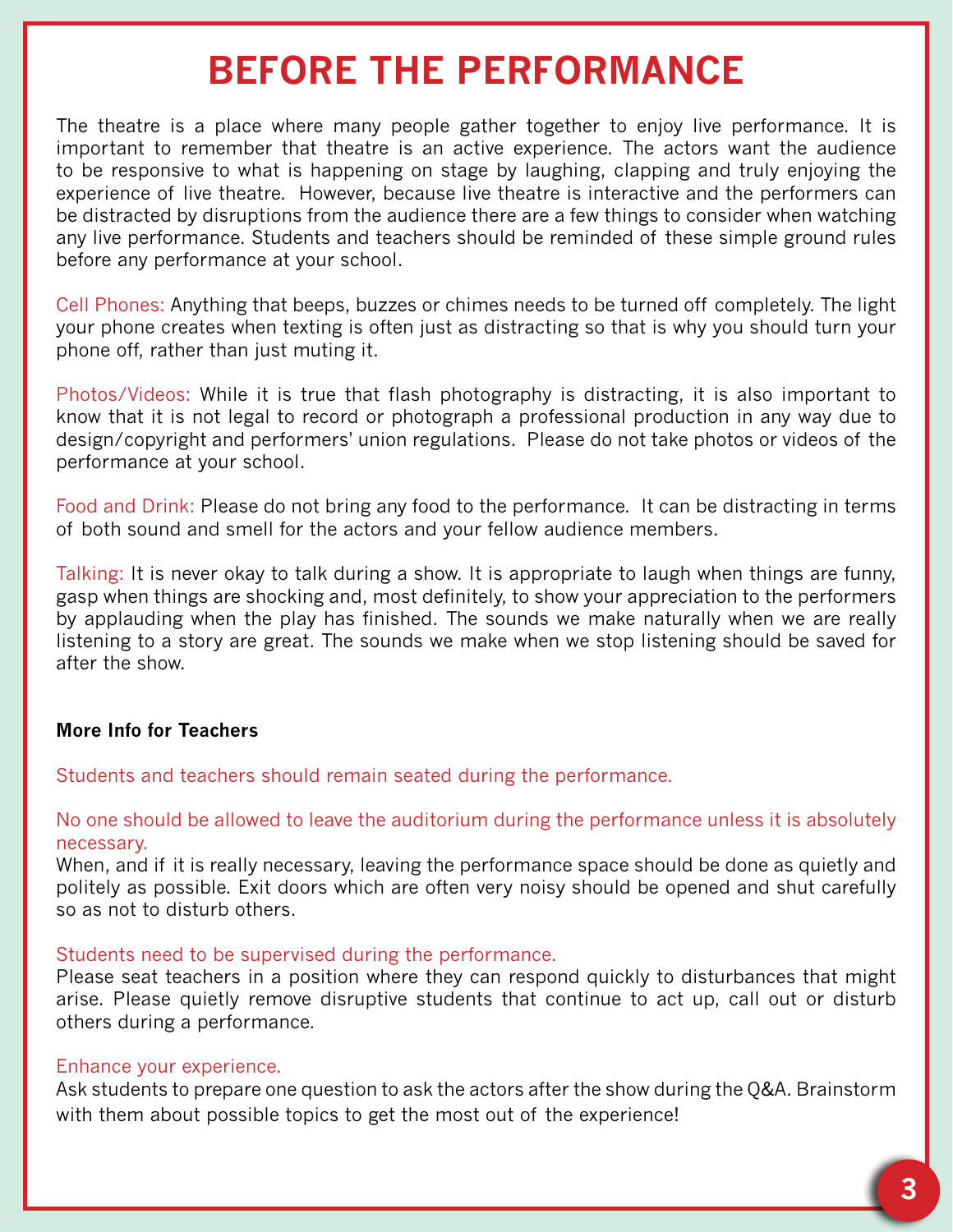## **ABOUT ROSENEATH THEATRE**

Established in 1983, Roseneath Theatre is one of Canada's leading producers of award-winning theatre for children and their families. Roseneath Theatre's plays address issues that resonate with today's youth, encouraging them to reflect on themselves and their place within the community. The company's extraordinary commitment to excellence has earned many accolades, including 37 Dora Mavor Moore Awards nominations and a total of 14 Awards. Roseneath was a recent finalist for the Ontario Premier's Award for Excellence in the Arts.





MINA JAMES Krystina



GIACOMO SELLAR Jeremy



G. KYLE SHIELDS Daniel



MEGHAN SPEAKMAN Stage Manager

### **THE CREATIVE TEAM**



PAUL DUNN Playwright



ANDREW LAMB **Director** 







LINDSAY C. WALKER Costume Designer



VERNE GOOD Sound Designer

## **THE COMPANY**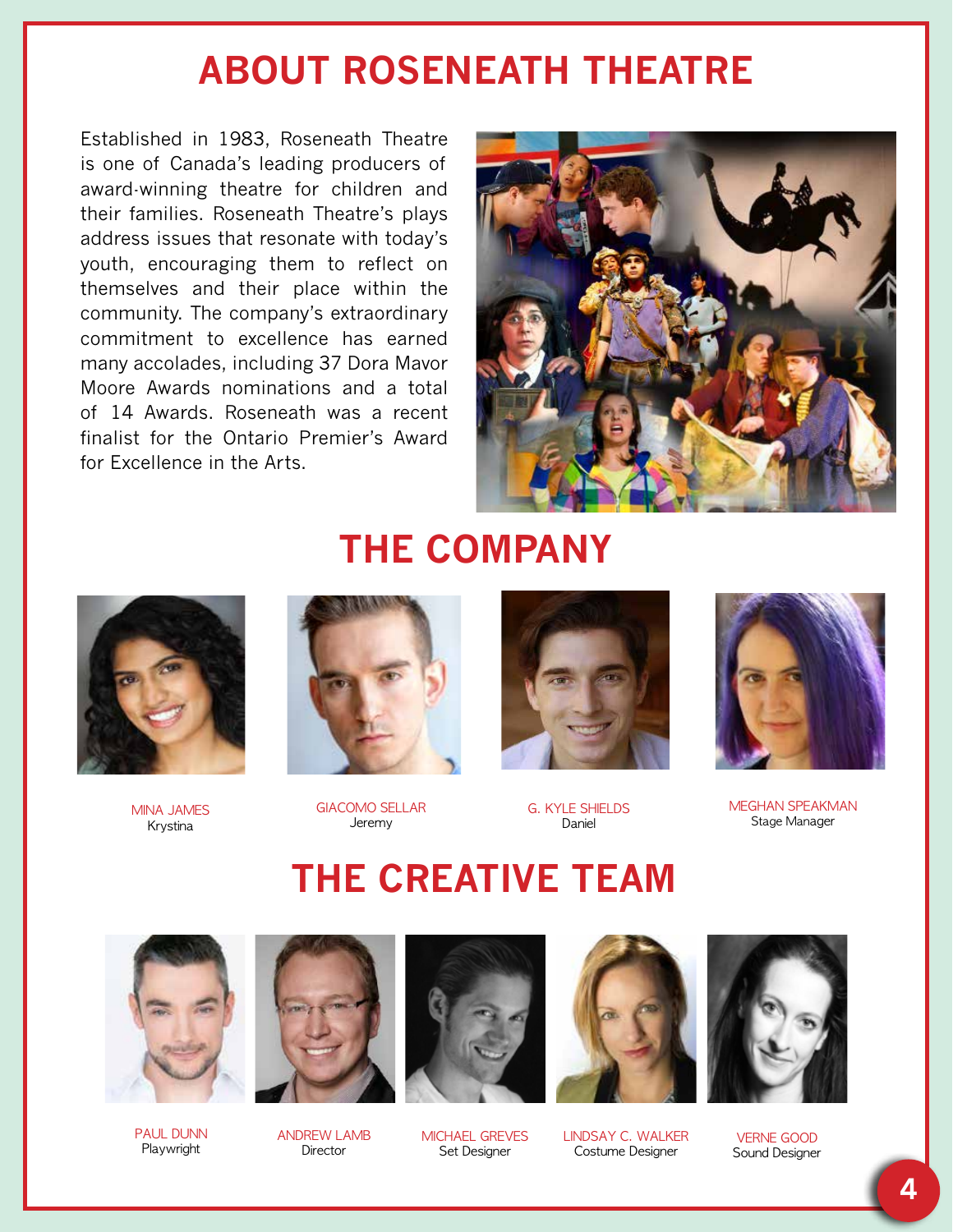## **ABOUT THE PLAY**

### **Curriculum Connections:**

Social Studies & the Humanities, Physical & Health Education, Civics & Citizenship, Equity and Inclusive Education, Drama, English

### **Themes:**

Homophobia, Gay-Straight Alliances, Bullying & Cyberbullying, Mental Health/Teen Suicide

### **Synopsis**

*Outside* takes place in two classrooms, in two separate high schools, during the course of a single lunch hour. The story follows Daniel and his two friends, Krystina and Jeremy. The play begins with Krystina in one school trying to hang a banner for the first Gay-Straight Alliance meeting at their school, and Daniel in a new school speaking to the audience as if they were the students at a lunch time GSA support meeting. Jeremy bursts into the room where Krystina has been hanging the banner and we learn he walked off the soccer field in the middle of practice because he feels supporting Krystina and the GSA is more important. Daniel begins his story in middle school and speaks about how being bullied for being perceived as gay began with taunts on the school bus. Through the use of flashbacks we see what the previous school year was like for all three characters. At the beginning of the year Daniel, Krystina and Jeremy are thrown together for a school project. Krystina and Daniel begin spending time hanging out with each other outside of class, but Jeremy only speaks to Daniel when they're working on the project and just nods when passing Daniel in the hallway. The bullying Daniel experiences escalates to include text messages, nasty things being posted online and being pushed into a locker. Jeremy witnesses the locker incident and checks to see if Daniel is okay. Daniel confronts Jeremy about why he has stopped acknowledging Daniel in the hallway to which Jeremy replies, "It's just the way you are". Upset about this, Daniel heads to the boys washroom, looks at himself in the mirror and admits to himself for the first time that he is gay. He then takes the powerful and direct action of replying to a text message from a bully. This results in Daniel being the first openly gay student at his school, and he is left alone for awhile. However, a few weeks later a photoshopped image circulates which depicts Daniel in an explicit sexual act with a teacher (an image never shown to the audience). Later that day a mob of students wait for Daniel outside the doors of the school, where is he is physically assaulted. The principal, teachers and his parents all try their best to support Daniel, but he spirals into a depression and attempts suicide (not depicted onstage). The play culminates with a scene in the hospital between Krystina and Daniel where he admits "I fully acknowledge now that is was NOT the right thing to do, to try, I... when I was in it, it was all I could see". The final scene is of Krystina and Jeremy packing things up from their first GSA meeting and committing to continue these meetings so that what happened to Daniel won't happen again at their school.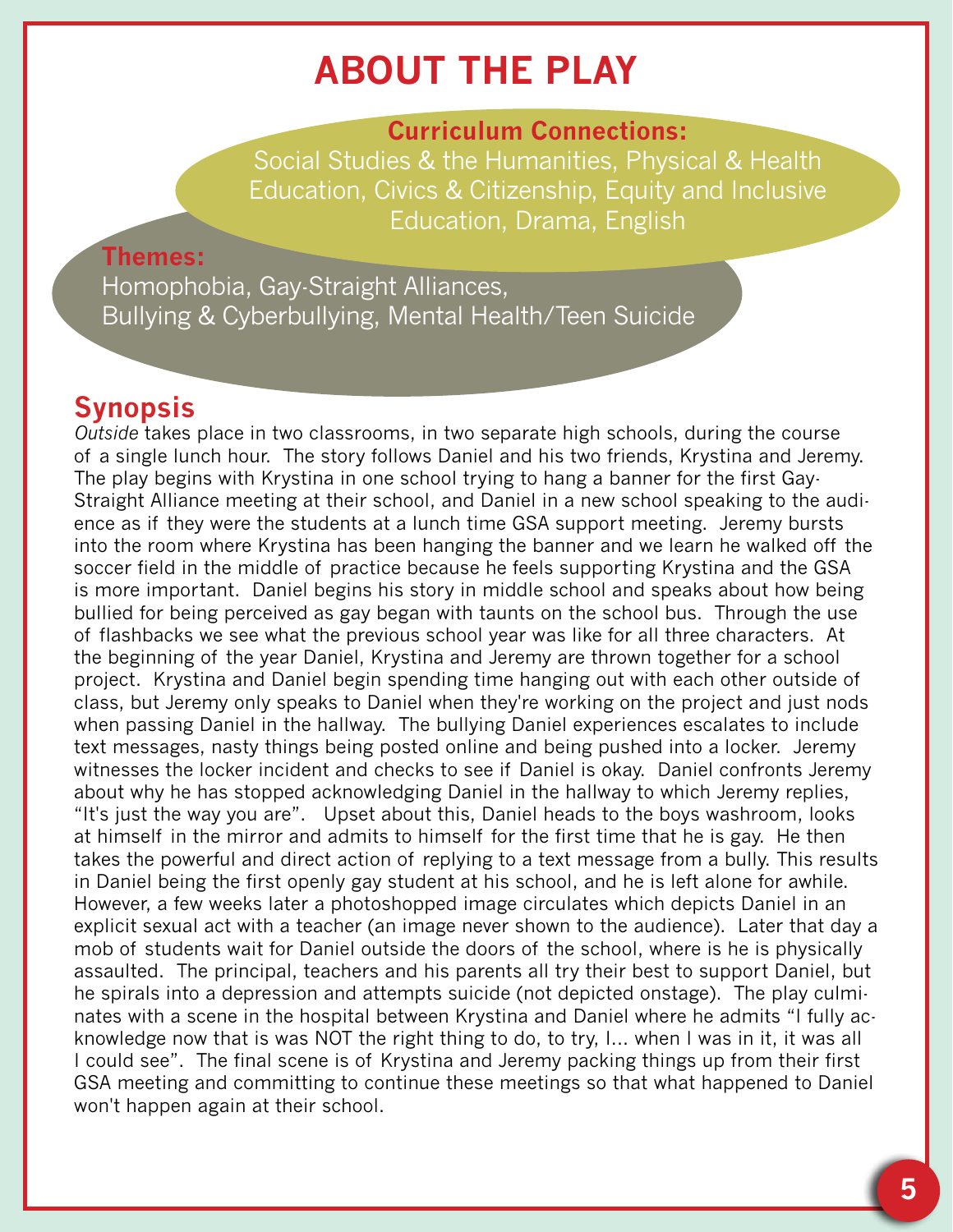### **DIRECTOR'S NOTE**



ANDREW LAMB **Director** 

July 2015 will mark the 10 year anniversary of gay marriage being legal across Canada, and we're thrilled to be touring this production that addresses homophobia and the Gay-Straight Alliance movement.

Although *Outside* takes place in the present, the playwright has chosen to use flashbacks as a device to reveal to the audience what transpired last year at one school to cause the lead character to transfer to another. The audience knows from the very first scene that Daniel is going to be okay, enabling us to explore his depression and suicide attempt with a greater degree of emotional safety.

Our aim with this production is to be a springboard for real conversations around bullying of those who are different. We have seen how, if unchecked, this behaviour can lead to serious depression in young people and strongly believe these conversations are the only way to improve the mental health of those students who are facing very real emotional battles and need our support.

We hope that *Outside* gives you many opportunities to connect with the curriculum and thank you for bringing this important production to your school.

## **INTRODUCTION TO THE STUDY GUIDE**

With this study guide, we hope to provide questions, vocabulary, activities, and resources that will help and inspire teachers and students to broaden and deepen their explorations of *Outside* long before the actors arrive at their schools and long after the final sounds of applause fade away. Here you will find jumping off points to engage in the difficult, but important work of discussing homophobia, bullying, cyberbullying, and mental health/teen suicide.

Find how *Outside* and the activities found within this guide can help your classroom address the curriculum in the Curriculum Expectations section. Use the Glossary to spark and expand discussions about unfamiliar and misunderstood words from 'Ally' to 'Two-Spirited'. Challenge your students to continue to reflect and think critically about their experiences of *Outside* and of its themes and concepts in the Pre- and Post-Show Questions and Activities sections.

Build excitement and foster curiosity about *Outside*'s hard-hitting, insightful storytelling. Use the Pre-Show Questions and Activities to get students to start thinking about issues tackled in *Outside* and check their prior knowledge of ideas like belonging, normalcy, peer pressure, bullying, and stereotypes relating to gender and sexuality.

Create a variety of lessons to allow students of all learning styles to continue engaging with the show using the Post-Show Questions and Post-Show Activities sections. Allow students to critically engage with concepts raised by the show, such as empathy, solidarity, conflict resolution, sexual and gender diversity, inclusion, and strategies and services to support those in need.

Extend explorations of sexual and gender diversity and mental health beyond the Study Guide with stories, histories, and support services and programs of community, national, and international organizations found in the Resources section.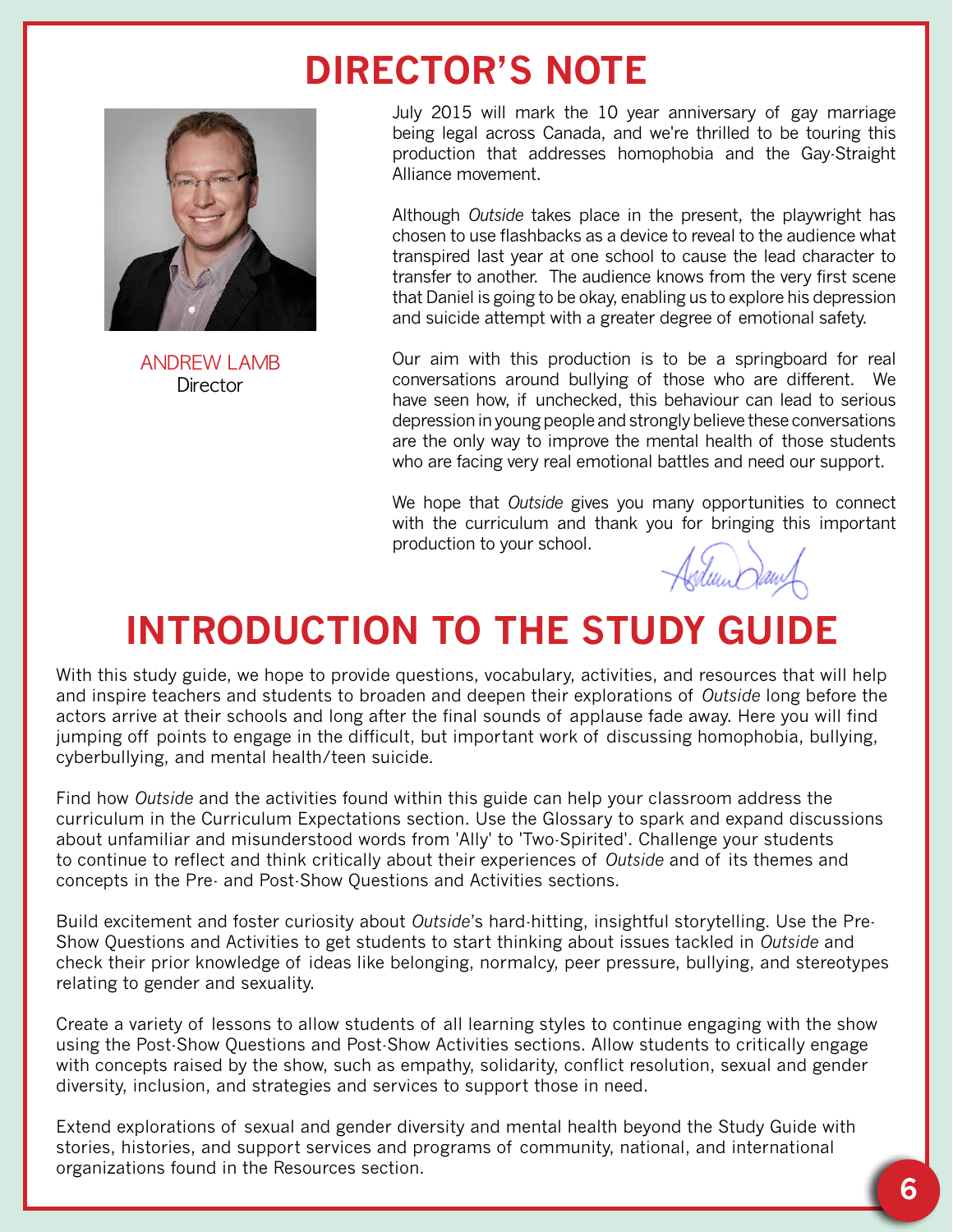## *Outside* **CURRICULUM EXPECTATIONS (page 1 of 2)**

#### **Health and Physical Education Curriculum Grade 7-12 Overall Expectations**

**C1.** demonstrate an understanding of factors that contribute to healthy development;

**C2.** demonstrate the ability to apply health knowledge and living skills to make reasoned decisions and take appropriate actions relating to their personal health and well-being;

**C3.** demonstrate the ability to make connections that relate to health and well-being – how their choices and behaviours affect both themselves and others, and how factors in the world around them affect their own and others' health and well-being

#### **Health and Physical Education Curriculum Grade 7-8 Specific Expectations**

#### **Grade 7**

**C1.1** describe benefits and dangers, for themselves and others, that are associated with the use of computers and other technologies and identify protective responses

**C1.5** demonstrate an understanding of gender identity, gender expression, and sexual orientation, and identify factors that can help individuals of all identities and orientations develop a positive self-concept

**C2.2** assess the impact of different types of bullying or harassment, including the harassment and coercion that can occur with behaviours such as sexting, on themselves and others, and identify ways of preventing or resolving such incidents

#### **Grade 8**

**C2.3** explain how stress affects mental health and emotional well-being, and demonstrate an under- standing of how to use a variety of strategies for relieving stress and caring for their mental health

**C3.2** analyse the impact of violent behaviours, including aggression, anger, swarming, dating violence, and genderbased or racially based violence, on the person being targeted, the perpetrator, and bystanders, and describe the role of support services in preventing violence

#### **Health and Physical Education Grade 9-12 Specific Expectations**

#### **Grade 9**

**C1.5** demonstrate an understanding of factors (e.g., acceptance, stigma, culture, religion, media, stereotypes, homophobia, self-image, self-awareness) that can influence a person's understanding of their gender identity **C3.3** describe skills and strategies (e.g., communication, social, refusal, adaptive, and coping skills, conflict resolution strategies) that can be used to prevent or respond to situations of verbal, physical, and social bullying and sexual harassment

#### **Grade 10**

**C2.3** demonstrate the ability to analyse situations involving conflict within oneself (e.g., moral and ethical struggles, decision-making problems) or conflict with others (e.g., arguments, fights) and apply appropriate conflict resolution strategies

**C3.4** describe some common misconceptions about sexuality in our culture, and explain how these may cause harm to people and how they can be responded to critically and fairly

#### **Grade 11**

**C1.3** describe warning signs for suicide, and identify sources of support that can help people who may be contemplating suicide

**C1.4** demonstrate an understanding of a variety of mental illnesses and addictions, their causes and manifestations, and their effects on personal health and wellbeing

**C3.4** describe how to use personal and interpersonal skills to deal with personally stressful situations or to help others deal with stressful situations

#### **Grade 12**

**C1.1** demonstrate an understanding of the effects and legal implications of different types of harassment, violence, and abuse in different relationships and settings as they relate to persons being targeted, bystanders, and perpetrators, and describe ways of responding to and preventing such situations

**C2.2** describe how their communication, coping, and conflict resolution skills and their knowledge of different sources of support can be used to reduce their vulnerability to harassment, violence, or abuse

**C3.2** analyse the occurrence of harassment, violence, and abuse in relationships in their community and around the world, and describe the resources and supports that are available and actions that can be taken to deal with these problems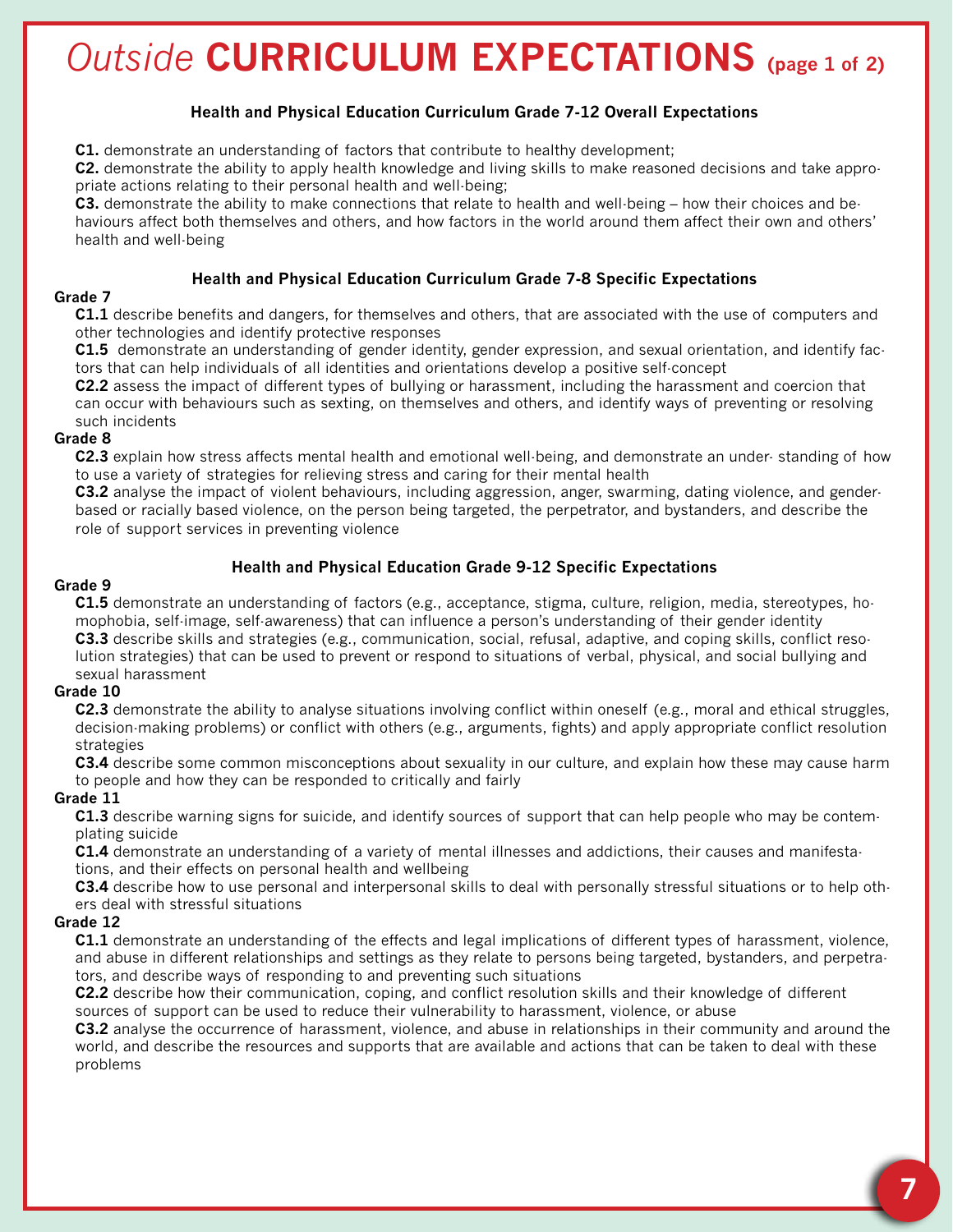## *Outside* **CURRICULUM EXPECTATIONS (page 2 of 2)**

#### **Civics and Citizenship Grade 10 Overall Expectations**

**C1.** Civic Contributions: analyse a variety of civic contributions, and ways in which people can contribute to the common good

**C2.** Inclusion and Participation: assess ways in which people express their perspectives on issues of civic importance and how various perspectives, beliefs, and values are recognized and represented in communities in Canada **C3.** Personal Action on Civic Issues: analyse a civic issue of personal interest and develop a plan of action to address it

#### **Drama Grade 7-8 Overall Expectations**

**B2.** Reflecting, Responding, and Analysing: apply the critical analysis process to communicate feelings, ideas, and understandings in response to a variety of drama works and experiences;

**B3.** Exploring Forms and Cultural Contexts: demonstrate an understanding of a variety of drama and theatre forms, traditions, and styles from the past and present, and their sociocultural and historical contexts.

#### **Drama Grade 9-12 Overall Expectations**

**B1.** The Critical Analysis Process: use the critical analysis process to reflect on and evaluate their own and others' drama works and activities;

**B2.** Drama and Society: demonstrate an understanding of how societies present and past use or have used drama, and of how creating and viewing drama can benefit individuals, groups, and communities;

**B3.** Connections Beyond the Classroom: identify knowledge and skills they have acquired through drama activities and ways in which they can apply this learning in personal, social, and career contexts.

#### **Gender Studies Grade 11/12 Overall Expectations**

**B1.** The Social Construction of Gender: demonstrate an understanding of how attitudes, behaviours, roles, and norms relating to gender are socially constructed, and of the complexity of gender as a concept and as a lived experience;

**B2.** Power Relations, Sex, and Gender: analyse sexism and the dynamics of power relations with respect to sex and gender in a variety of contexts;

**B3.** Representations of Gender: analyse representations of women and men in media, popular culture, and the arts, and assess the effects of these representations. C3. Gender-Based Violence and Its Prevention: demonstrate an understanding of homophobic and gender-based violence in both Canadian and global contexts, and of violenceprevention strategies.

**C3.** Social Activism: demonstrate an understanding of how social activism can be used to support equity and social justice objectives.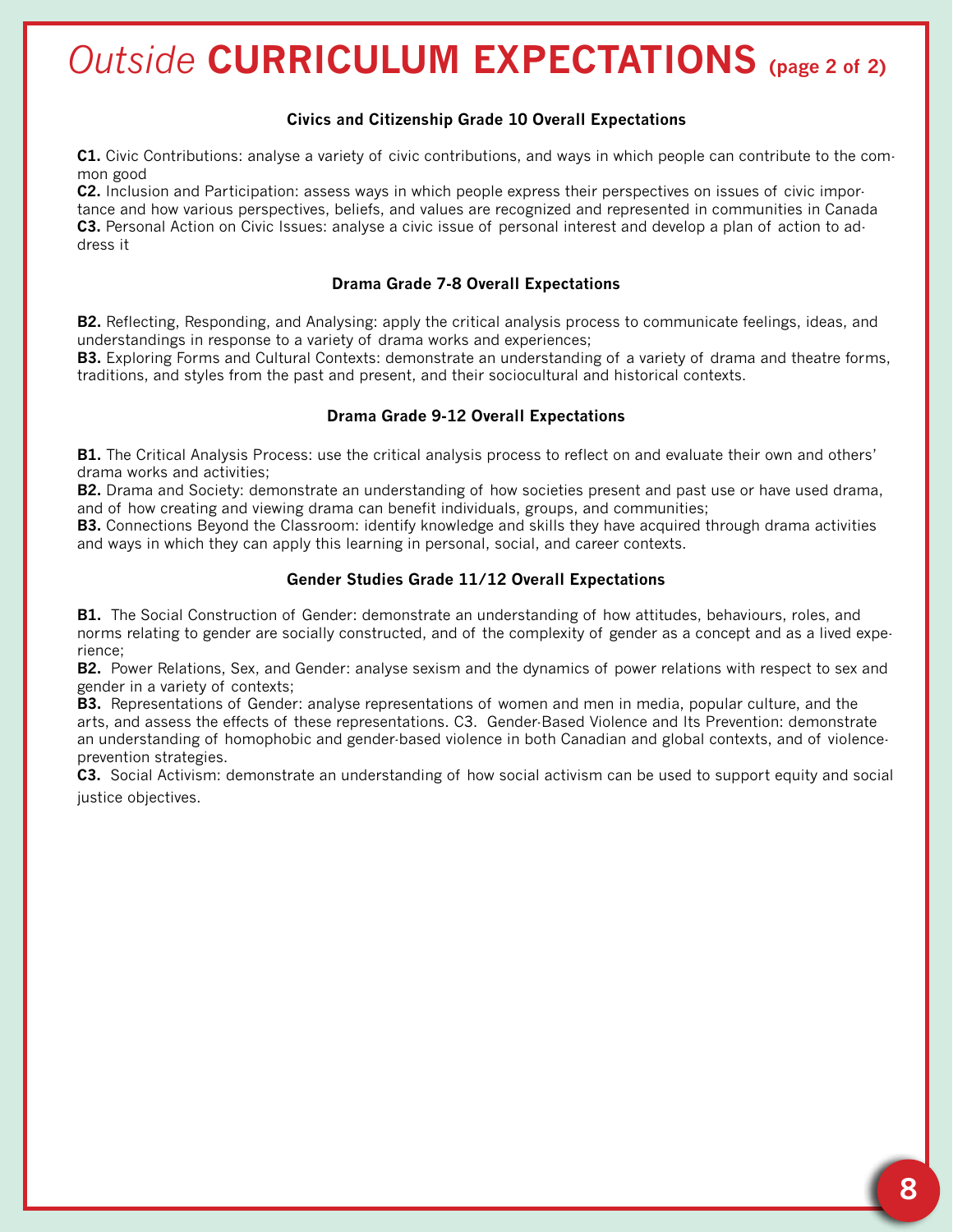### **GLOSSARY (page 1 of 2)**

Activism (n) the use of direct and public methods to bring about political or social change

**Ally** (n)- a person who supports disregarded, silenced, or less privileged groups without actually belonging to these groups. An ally often directly addresses and challenges systems of injustice.

**Anti Depressants** (n)- medications taken to help manage symptoms of depression

**Asexual** (adj)- describes a person who does not experience sexual attraction

**Bully** (n)- a person who uses strength or power to hurt, frighten, exclude, or insult others. Bullies can inflict harm, for example, through verbal, non-verbal, physical, or electronic means.

**Bystander** (n)- a person who witnesses an event, e.g. bullying, but does not get involved

**Cisgender** (adj)- describes a person whose gender identity matches their assigned sex

**Come out** (verb)- to declare and affirm to oneself and to others as not being heterosexual and/or cisgender. Not everyone has the means to come out; not everyone thinks it is necessary to come out.

**Equity** (n)- A state of fair, inclusive and respectful treatment of all people. Equity does not mean treating people the same without regard for individual differences.

**Derogatory** (adj)-showing a critical, insulting or disrespectful attitude

**Diversity** (n)- the presence of a wide range of human qualities and attributes within a group, organization, or society. The dimensions of diversity include, but are not limited to, ancestry, culture, ethnicity, gender, gender identity, language, physical and intellectual ability, race, religion, sex, sexual orientation, and socio-economic status.

**Gay Pride** (n)- the idea that gay people should not hide their sexuality and that they should be proud of it instead. Also refers to the social and political movement that is based on this idea.

**Gender** (n)- a classification system created by society that attributes qualities of masculinity and femininity to people. Expected gender norms can change over time and are different between cultures. Words that refer to gender can include man, woman, transgender, masculine, feminine, and gender queer.

**Gender Identity** (n): a person's internal, psychological sense of oneself as female, male, both or neither. Since gender identity is internal, one's gender identity is not necessarily visible to others.

**GSA** (n)- a Gay-Straight Alliance is a student-run club providing students of all sexualities and genders a space to meet and support each other. Students often talk about issues related to sexual orientation, gender identity, and gender expression and work to end discrimination of all people, regardless of how they identify.

**Heteronormative** (adj)- describes someone or something that assumes all people are straight, privileging heterosexuality and ignoring or underrepresenting same-sex relationships

**Homophobia** (n)- hatred and/or fear of homosexual people (lesbians and gays) that can lead to violence. Anyone who identifies as or is assumed to be part of the LGB community can be the target of homophobia.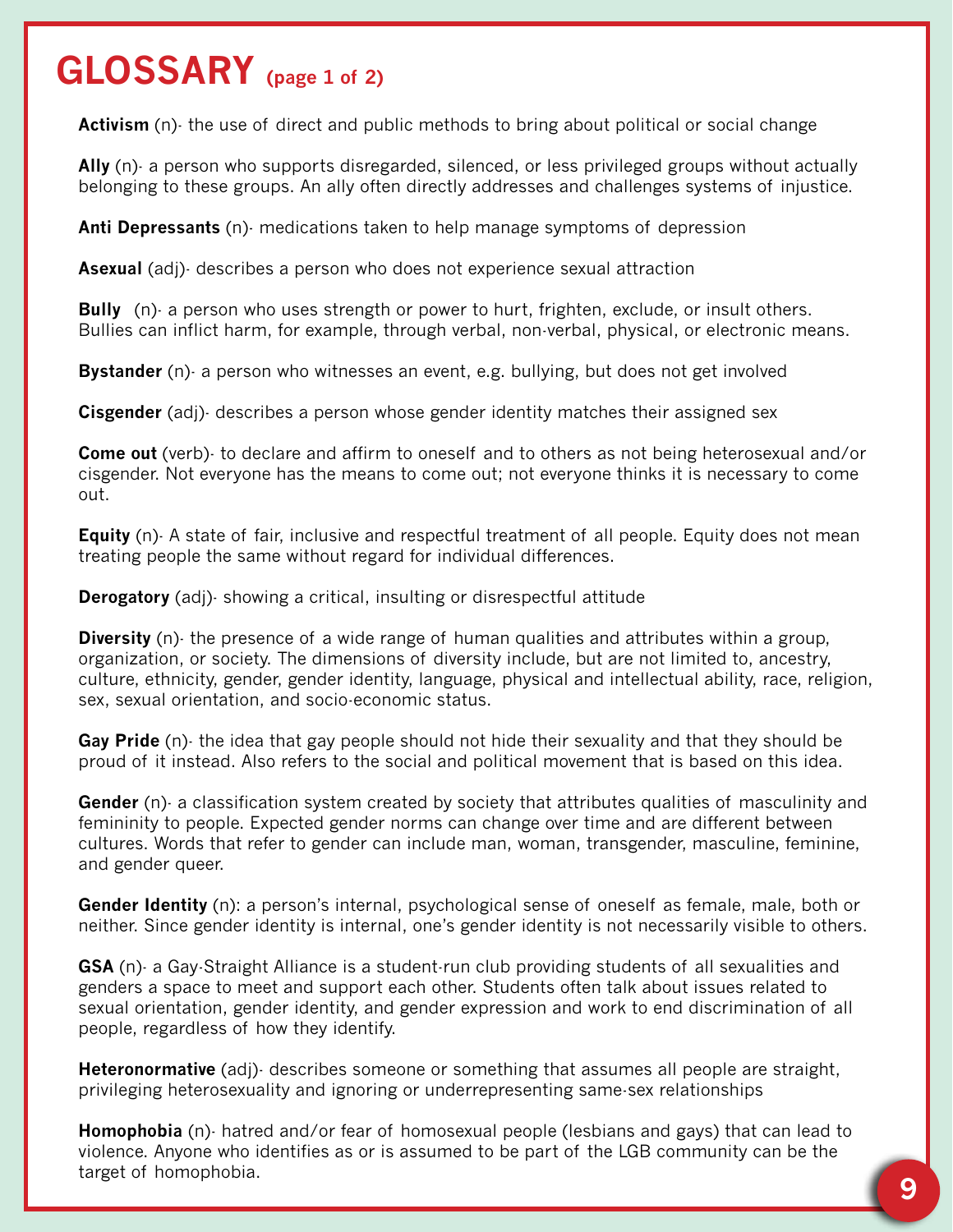## **GLOSSARY (page 2 of 2)**

**Intersex** (adj)- describes a person whose sex chromosomes, genitals, and/or secondary sex characteristics (e.g., facial hair, breasts) do not fit society`s ideas of male or female

**LGBTQ** (n)- a short form that means Lesbian, Gay, Bisexual, Transgender, and Queer. It is commonly used to refer to all communities of diverse sexualities and genders.

**LGBTTQQIAA2S\*** (n)- an acronym that means Lesbian, Gay, Bisexual, Transgender, Transsexual, Queer, Questioning, Intersex, Asexual, Allies, and Two-Spirited. The asterisk acknowledges any other identity that falls outside of heterosexual or cisgender. It is a less commonly used, but more encompassing term which refers to all communities of diverse sexualities and genders.

> *"I think the great thing about a long (abbreviation) is that people question it. People don't know what the 'T; stands for; people don't know what the 'Q' stands for, or don't know what '2S' is. This actually leads people to ask questions, to say, 'What is two-spirited?' and to look into that."*

> > -Sean Hillier, Co-Chair of Toronto Pride Festival 2014

**Out (adj)-** describes a person who declares and affirms to oneself and to others as not being heterosexual and/or cisgender.

**Queer** (adj)- a general word used to describe sexual and gender minorities that are neither heterosexual, nor cisgender.

**Questioning** (adj)- used to describe a person who is experiencing feelings, emotions or impulses that are changing/ making them unsure of their understanding of their own sexual orientation and/or gender identity.

**School-related Gender Based Violence** (n): acts of sexual, physical or psychological violence committed against children in and around schools because of stereotypes, roles, or norms attributed to or expected of children because of their sex, gender identity, or gender expression

**Self-Esteem** (n)- how we see ourselves and how we feel about ourselves

**Sexual Orientation** (n)- refers to a person's deep-seated feelings of sexual, romantic, and/or emotional attraction

**Suicide** (n) the act of killing oneself on purpose

**Trans\*** (adj)- an umbrella term which can refer to transgender, transsexual or other identities that fall outside of cisgender

**Transgender** (adj)- describes a person whose gender identity does not match their assigned sex

**Transphobia** (n)- hatred and/or fear of transgender/transsexual people that can lead to violence

**Transsexual** (adj)- describes a person who intends to or who has taken measures to change their body with hormones and/or surgery in order to make it fit better with their gender identity

**10 Two-Spirited** (adj)- a term used by some First Nations and Métis people who are not heterosexual and/ or cisgender. It may describe a person who does not identify as male or female, but as a person with a masculine spirit and a feminine spirit living in the same body.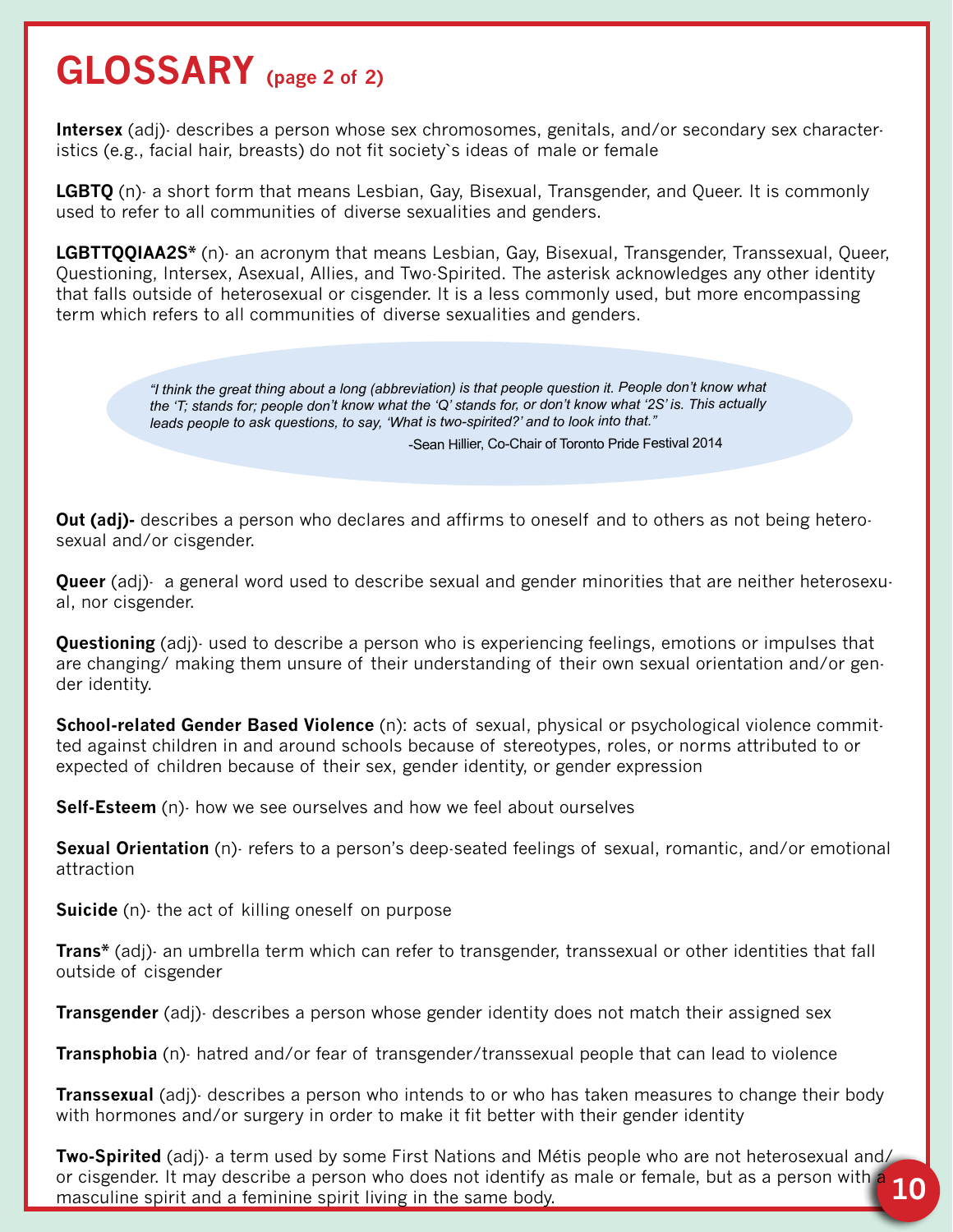## **PRE-SHOW and POST-SHOW QUESTIONS**

#### **Pre-show discussion:**

- *• How do girls walk? How do guys walk?*
- *• How do guys talk and what do they talk about? How do girls talk and what do they talk about?*
- *• Why do we believe that girls and guys act in these ways? What happens to people who don't follow these expectations or "rules"?*
- *• What is homophobia and where have you experienced or observed it happening?*
- *• How does our culture and the media influence our understanding of sexual orientation?*
- *• As gay marriage was legalized in Canada in July 2005, what do you think we should be doing now to help young people who find themselves attracted to the same-sex?*
- Outside *depicts bullying over text, social media, etc have you ever posted something online that you regretted doing afterwards? Are you responsible if you were just sharing someone's post and didn't create it yourself?*
- *• What would you do if you or someone you know were being bullied over text and/or online?*
- *• Do you hear people say "that's so gay", "man up", "you're a fag", and "you throw like a girl"? What do people mean when they say these things? What assumptions do we make about certain groups, like gay people, guys, and girls when we say these things?*

#### **Post-show discussion:**

- *• What was meaningful and/or important to you about the production today?*
- *• Was there an image or moment that stood out for you or struck you emotionally?*
- *• Do you feel Daniel should have spoken up sooner about the texting game?*
- *• Krystina is a very strong character what were some of the positive things she did?*
- *• In reference to his relationship with Daniel, Jeremy says to Krystina that "We aren't all like you… the rest of us screw up." In your opinion, did he screw up in his treatment of Daniel as an out gay person and as a friend? How?*
- *• What could Jeremy have done to help support Daniel more?*
- *• Jeremy stops acknowledging Daniel in the hallway when the texting game starts at Salisbury High School. Why do you think Jeremy behaves in this way? What would you do in such a situation? Why?*
- *• As an out student, Daniel faces many challenges, including depression. It's a reality for many If you were in a situation like Daniel's how should you help yourself? Who would you turn to – at school and outside of school? What support systems exist in your school or community to help people struggling with depression and bullying?*
- *• What do you think are the signs that someone might be battling depression? What could you do to help support that person?*
- *• Do you think it is important for us to have a GSA at our school? Why?*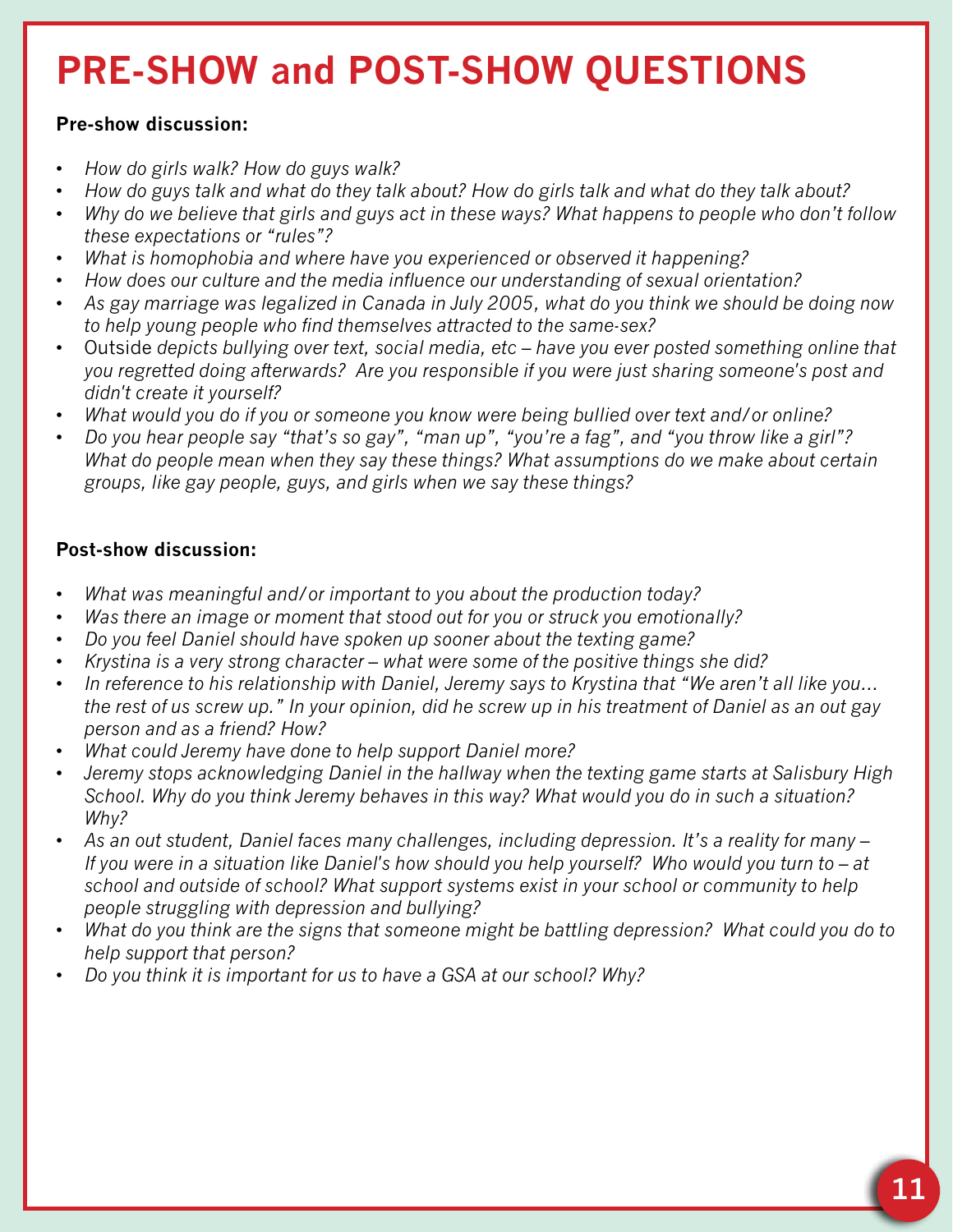## **PRE-SHOW ACTIVITIES**

### **Activity #1: That's Me**

*The goal of this activity is for students to recognize that they are not so different from one another. This activity uses group work to assess students' understanding of one another and to increase self-awareness.*

#### **Instructional Procedures:**

*Note: This activity may be implemented in four different formations: students sitting at their desks, standing randomly about the room, sitting in a circle of chairs, or standing in a circle.*

The teacher calls out a series of statements and, if the statement applies to them, students stand or step forward and call back, "That's me!" Some possible examples are:

Stand if…

- You were born in the summer
- You have a brother
- You wear glasses
- You have ever won a prize
- You play a musical instrument
- You bought something new to wear this month
- You have read any of the Harry Potter novels
- You have been outside of Canada
- You own a dog

Students are encouraged to notice classmates who have acknowledged the same statement as themselves, demonstrating they have something in common with them. At the end of the activity, the class might discuss the notion that everyone belongs to several different common groups, and not always with the same people.

*Resources: Swartz, L. & Nyman D. (2010). Drama Schemes, Themes & Dreams: How to plan, structure, and assess classroom events that engage all learners. Pembroke Publishers: Ontario, Canada.*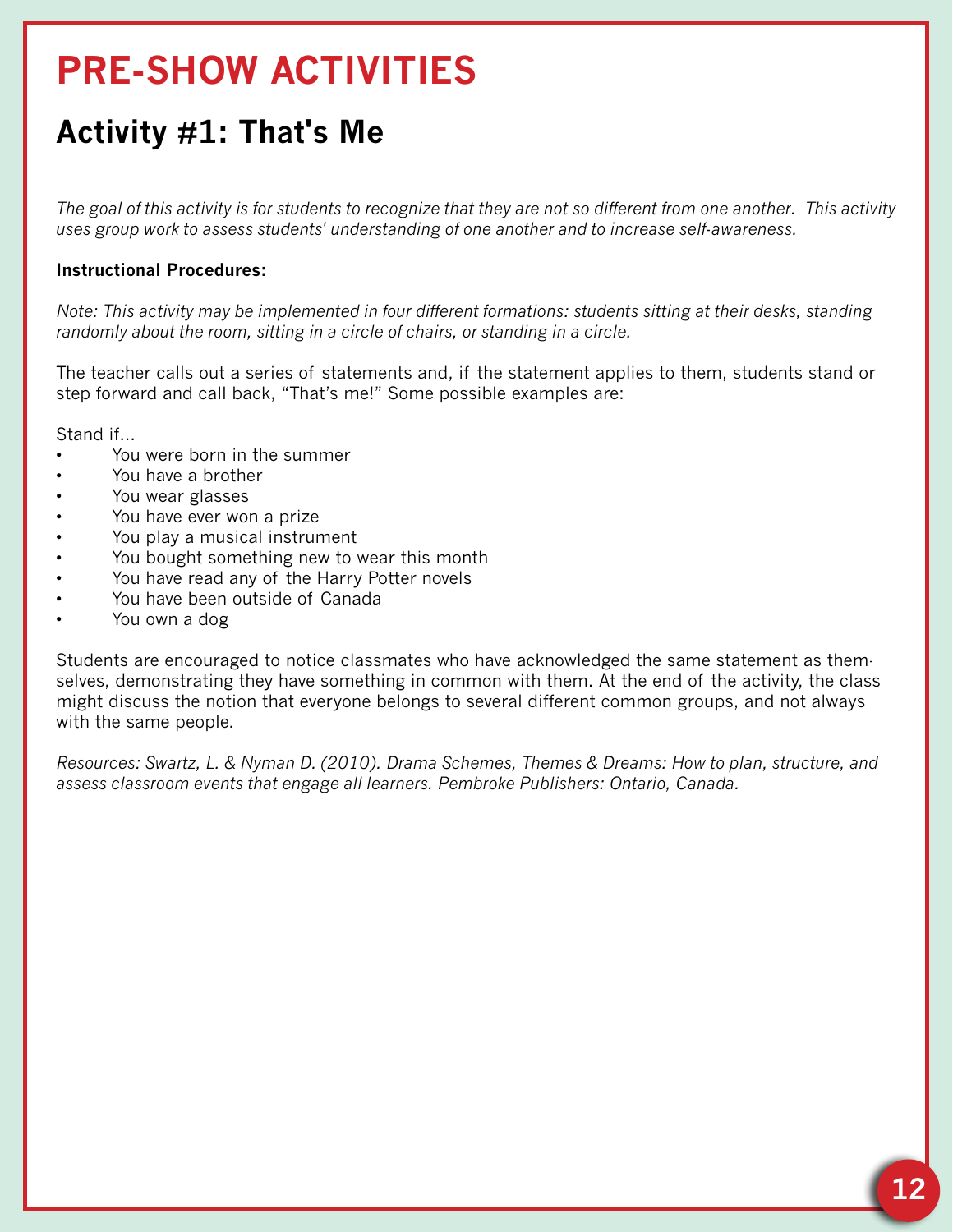## **PRE-SHOW ACTIVITIES**

### **Activity #2: Peer Pressure and Influence**

*The goal of this activity is for students to demonstrate (through role play) an understanding of how choices and behaviours can affect themselves and others in respect to peer pressure.*

#### **Materials Needed:**

- Chairs
- Scenario sheets (**Appendix A**)

#### **Instructional Procedures:**

*Note: This activity can be done as a class, in small groups, or in partners.*

As an opening point for discussion, ask students:

- What do you think of when you hear the term "peer pressure"?
- How much do you think peer pressure affects people's behavior?
- Do you think it's ever possible for peer pressure to have a positive impact?

Each round of the activity requires two students to participate: Student A will stand and Student B will sit in a chair.

- Give students a scenario from the examples provided on the next page.
- Student A must try to persuade Student B to give up the chair within the context of the scenario.
- Seated students must try to stay in their chairs as long as possible, but can only do so for as long as they can answer Student A's attempts at persuasion with a reasonable excuse.
- The same excuse cannot be used more than once, and the teacher may at any point evict a student from the seat if the student fails to adequately defend their right to it.
- Continue the activity for several rounds, using different scenarios and rotating the students involved.
- You may try adding variables, such as having more than one student at a time trying to convince Student B to give up the chair.

#### **As a consolidation discussion, ask students:**

- How did it feel to have a turn in the chair?
- Was it more difficult to defend your right to stay seated in some cases than in others? Why?
- What are some of the ways people might influence someone other than directly asking them to do what they want?
- What are some ways that you can influence people in a positive manner?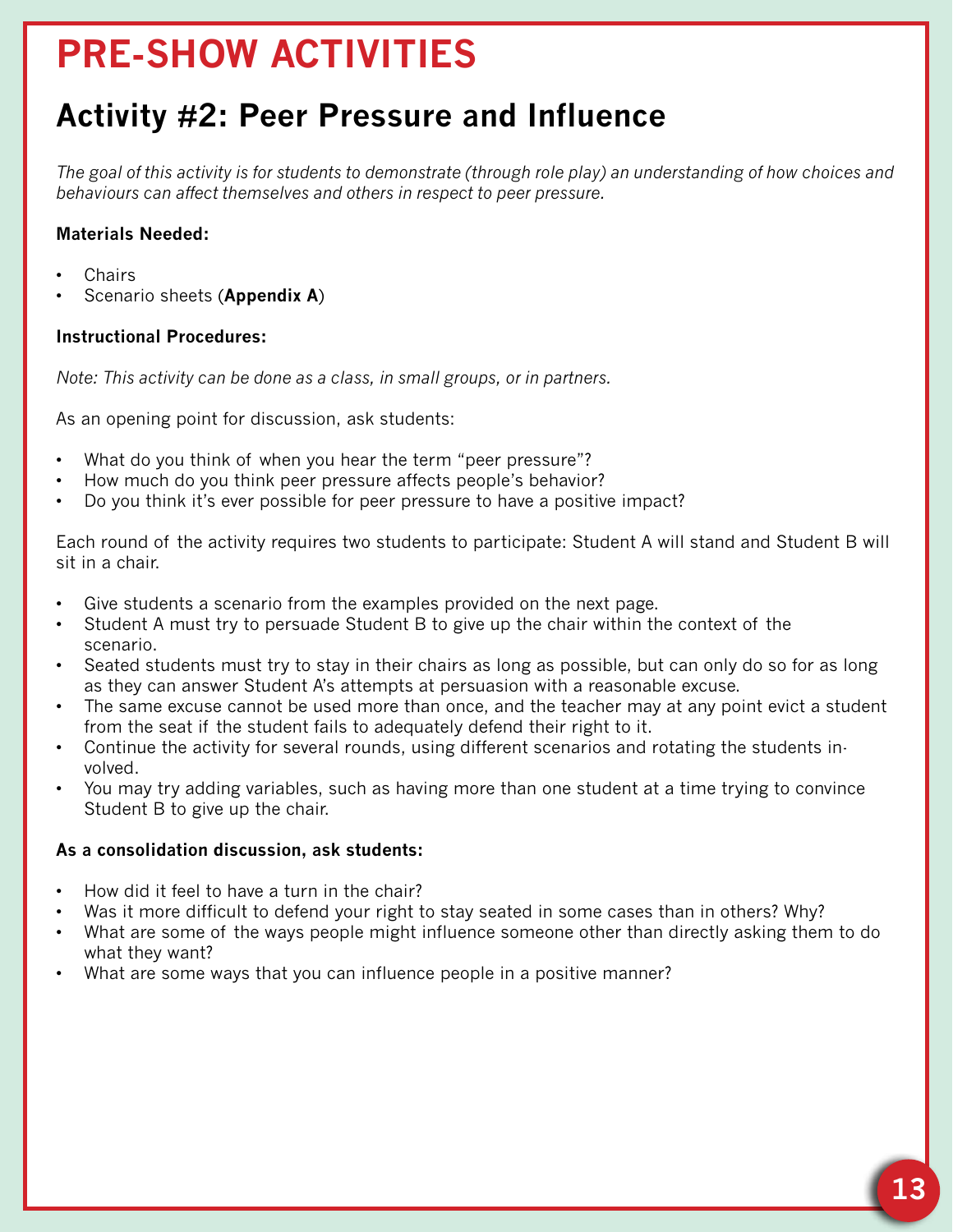## **PRE-SHOW ACTIVITIES**

### **Activity #3: Checking in on Our Assumptions**

*The goal of this activity is to have students and the teacher check in with their prior knowledge of and assumptions about the LGBT community, gender identity and sexual diversity, and to learn the meaning and effects of stereotypes on the health and well being of students, schools and communities.*

#### **Materials Needed:**

- Papers
- Pencils
- Pencil Crayons, markers, etc.

#### **Instructional Procedures:**

- Students get into groups of 4
- In their groups, students draw what they think a Typical Gay Man, a Typical Lesbian, A Typical Straight Man, a Typical Straight Woman would look like and would dress like.
- The first person starts with the head, the second person draws the upper body, the third person draws the legs, then the fourth person draws the feet/shoes
- Once all of the students have completed their drawings, they will stick them up around the classroom so that all of the Typical Gay Men are in one area and all of the Typical Straight Women are in another area, etc.
- Students will go around classroom and will write down 5 words that come to mind when they see the drawings
- Ask students to share their words with a partner to come up with two words from their combined 10 words they want to share with the class. One student from each group will write their group's words on the board.
- Engage the class in a discussion about the words that they have chosen and about the pictures that they have drawn. Discuss gender, stereotypes, sexual orientation, the assumptions we have about people of certain genders and sexualities, and the negative consequences that stereotypes have on all people.

#### **Here are some example questions to propel discussions:**

1. What were the words that you thought of when you saw the Typical Gay Woman drawing? The Typical Straight Woman drawing? How are they different? How are they the same? Can a Typical Gay Woman and a Typical Straight Woman (or Typical Straight Man) look the same? Why or why not?

2. What does it mean to be normal?

3. What does it mean to be outside of what people believe to be normal?

4. Have you ever heard of someone experiencing bullying because they were different or because people stereotyped them?

5. What are some examples of the differences betwen cultures and countries in the understanding of normal behaviours of men and women? How do different cultures and countries treat LGBT people? How did Canada treat LGBT people historically?

6. Can being different be a good thing? Is it better to be normal or different?

Ask students to write a response to the activity. They should discuss the idea of normal, what they know about LGBT people and what they think of the stereotypes about them. They should discuss an experience they had when someone made an assumption about them and should explain how the experience of being judged made them feel. They should explain how their experience connects to the activity and to the idea of stereotypes and of being normal.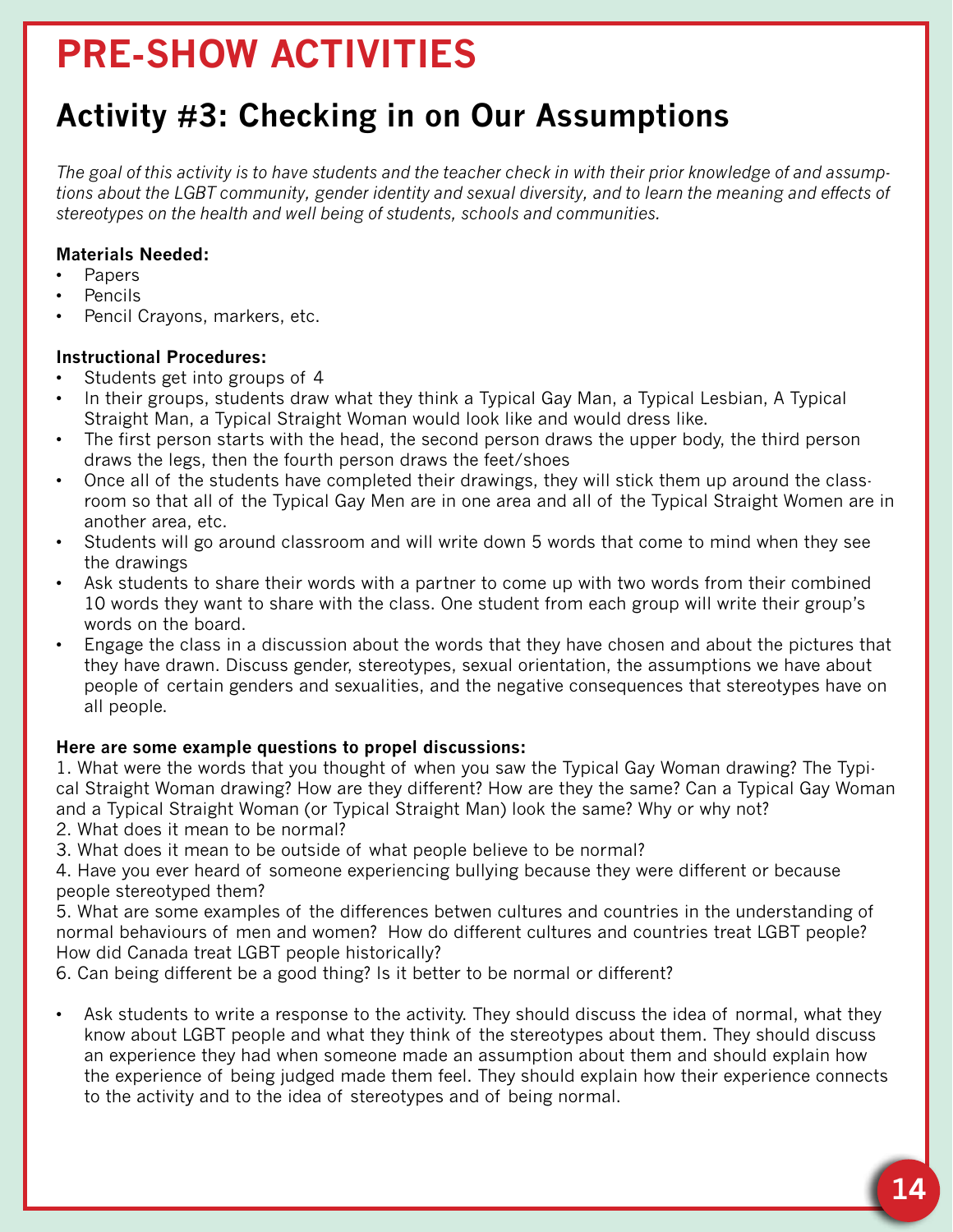### **Activity #1: Welcome Kit**

*In this activity, students will design a welcome kit for teenagers who want to join Jeremy and Krystina's GSA club. One goal of this activity is to identify personal and interpersonal skills, coping mechanisms and support services to deal with stressful situations, such as moving to a new school, espeically as an LGBT student or ally. Another goal of this activity is to analyze the needs of stuch a student and to create solutions to address them.*

#### **Materials Needed:**

- Empty box (gift box, shoe box, etc.)
- Supplies for kit (pen, pencil, notebook, etc.)

#### **Instructional Procedures:**

Students will begin the lesson by answering the following questions:

- How would you feel if you had to change schools?
- How would you want people in your new school to treat you when you arrive?
- What might LGBT students new to a school want to know about their school or community?
- What would you wish for in a "welcome" for students new to a school?
- Divide students into pairs or groups of 3, and ask them to brainstorm contents of a "Welcome Kit" for GSA club members who are new to the school. The kit should include resources that can be used for multiple members who join the group.
- Suggestions for the teacher to use as examples if students have trouble producing ideas: a checklist of courteous welcome procedures (e.g., making sure the new person has someone to eat lunch with), tangible items (e.g, a map of the school, a pamphlet about the GSA club), a welcoming gift (e.g., a school T-shirt or a coupon for the cafeteria), an insider's information package (e.g., tips for success in our school, school rules, cool teachers list, best cafeteria food, etc.]
- Groups take turns sharing ideas with the class. The teacher compiles ideas on the whiteboard/ Smartboard.
- In their groups, students collect items for their kits and decorate their boxes
- **13** Have students explain how their kit will help welcome GSA students new to their school.

#### *Resources:*

*Black, S. & Prodger, J. (2012). Grade 7: Bullying: Stopping the Cycle. St. Catharines, Ontario: Brock University.*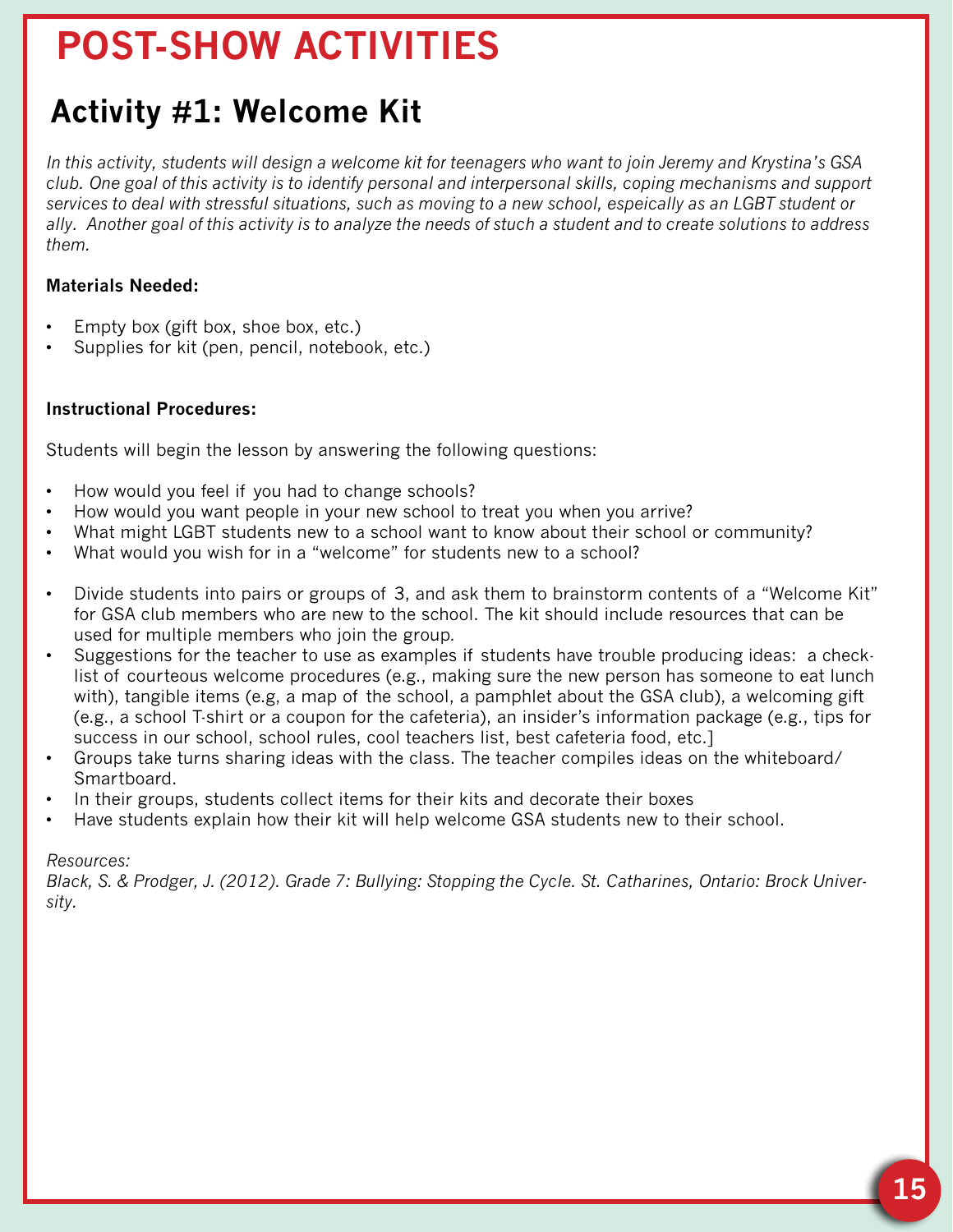### **Activity #2: Points of View**

*This activity asks students to explore multiple perspectives in conflict scenarios in order to better understand characters from Outside, recognize how conflict occurs, and explore possible conflict resolutions.* 

#### **Materials Needed:**

- Excerpts (**Appendix B**)
- Perspective Worksheets (**Appendix C, C-2**)
- Assessment Rubrics (**Appendix D**)

#### **Instructional Procedures:**

- As an opening point for discussion, ask students how they react when someone refuses to listen to their opinion.
- Assign each student a partner. To each pair, distribute two copies of the same dialogue excerpt and two copies of the Perspective Worksheet.
- Ask students to read their dialogue excerpt together and then decide who will play each character.
- Have students complete Part 1 of the worksheet: "Identifying the Conflict".
- Ask students to read their excerpt again, assuming that the character they filled in for "Character A" is on the right side of the dispute. During this reading, students should use a tone of voice to make Character A sound reasonable and Character B sound unreasonable.
- Have students complete Part 2 of the worksheet: "Character A's Perspective".
- Ask students to read their excerpt again, this time assuming that the character they filled in for "Character B" is right. Students should use tone of voice to make Character B sound reasonable and Character A sound unreasonable.
- Have students complete the Part 3 of the worksheet: "Character B's Perspective".
- Still in their pairs, ask students to propose a possible solution to the conflict they have been working with.
- Students may present this solution orally, in writing or in another manner agreed upon by the teacher.
- After students have prepared their solutions, collect the Perspective Worksheets from each pair and any written solutions for assessment. Ask partners who chose to communicate their solutions orally to present. Reference the rubric for assessment.

#### **As a discussion point for consolidation, ask students:**

- How can we communicate effectively to prevent misunderstandings and help other people understand our point of view?
- In situations where our emotional reactions might make us respond harshly, what effect does tone of voice have on communication?
- Suggest strategies we can use to prevent powerful emotions, such as anger, from negatively affecting our ability to communicate.
- Can you think of any situations where high emotion can make communication more effective?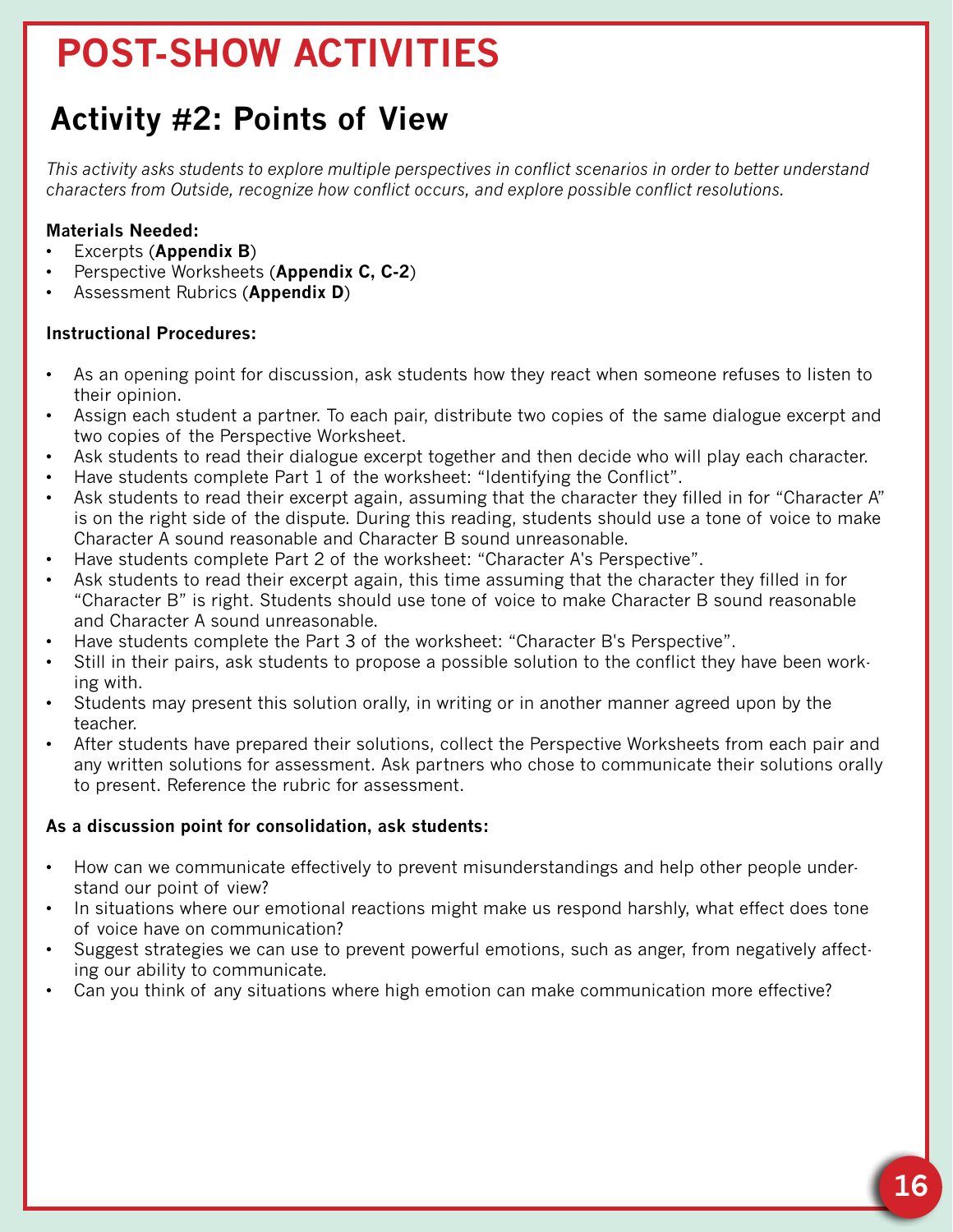### **Activity #3: What's Next?**

*The goal for this activity is to have students reflect on how their understandings and stereotypes of the LGBT community have or have not changed, to identify a social issue that their school needs to address, and to create an action plan to address the next steps for Krystina and Jeremy or to address a social equity issue at their school.* 

#### **Materials Needed:**

- Paper and drawing materials (markers, pencil crayons, etc.)
- Assessment Checkbric (**Appendix E**)

#### **Instructional Procedures:**

- Now that students have seen *Outside*, ask them to reread the reflection they wrote in pre-show activity #3.
- Ask how the play changed or reaffirmed their understandings and stereotypes of the LGBT community and of what it means to be normal.
- Ask students to define the word "activism" and ask how it applies to Outside and Krystina/Jeremy's actions, their own school, and their own community in relation to equity issues like homophobia. What social initiatives, such as the Positive Space Initiative, are in place at your school to foster a more inclusive environment? What else could be done to promote equity at your school?
- As a class, brainstorm some next steps that Krystina and Jeremy might take in order to help their newly established GSA succeed.

-Whose attention do you think that they're trying to get?

- -How can they get other students' attention?
- -How can they make their GSA a welcoming space?
- -If you were in their shoes, what kind of help would you want/need?

-Who could they ask for help and what could these people do to help them?

- Ask students, "Based on what you know about them, what do you think Krystina and Jeremy will do after the end of the play?"
- In small groups, allow time for students to create their own plan of action, detailing steps they think Krystina and Jeremy should take, and in what order these steps should occur

**OR**

- Ask students to identify an equity problem in their own school and to create a plan of action to tackle it
- Now ask students to create a supplementary representation of one of their steps. This representation may take the form of:
	- (a) a written scene that occurs after the play ends in which Krystina and Jeremy take necessary next steps to promote their GSA
	- (b) a poster advertising their own school initiative idea
	- (c) another method agreed upon with the teacher.
- Use the "What's Next?"Assessment Checkbric (provided in **Appendix E**) to assess student work.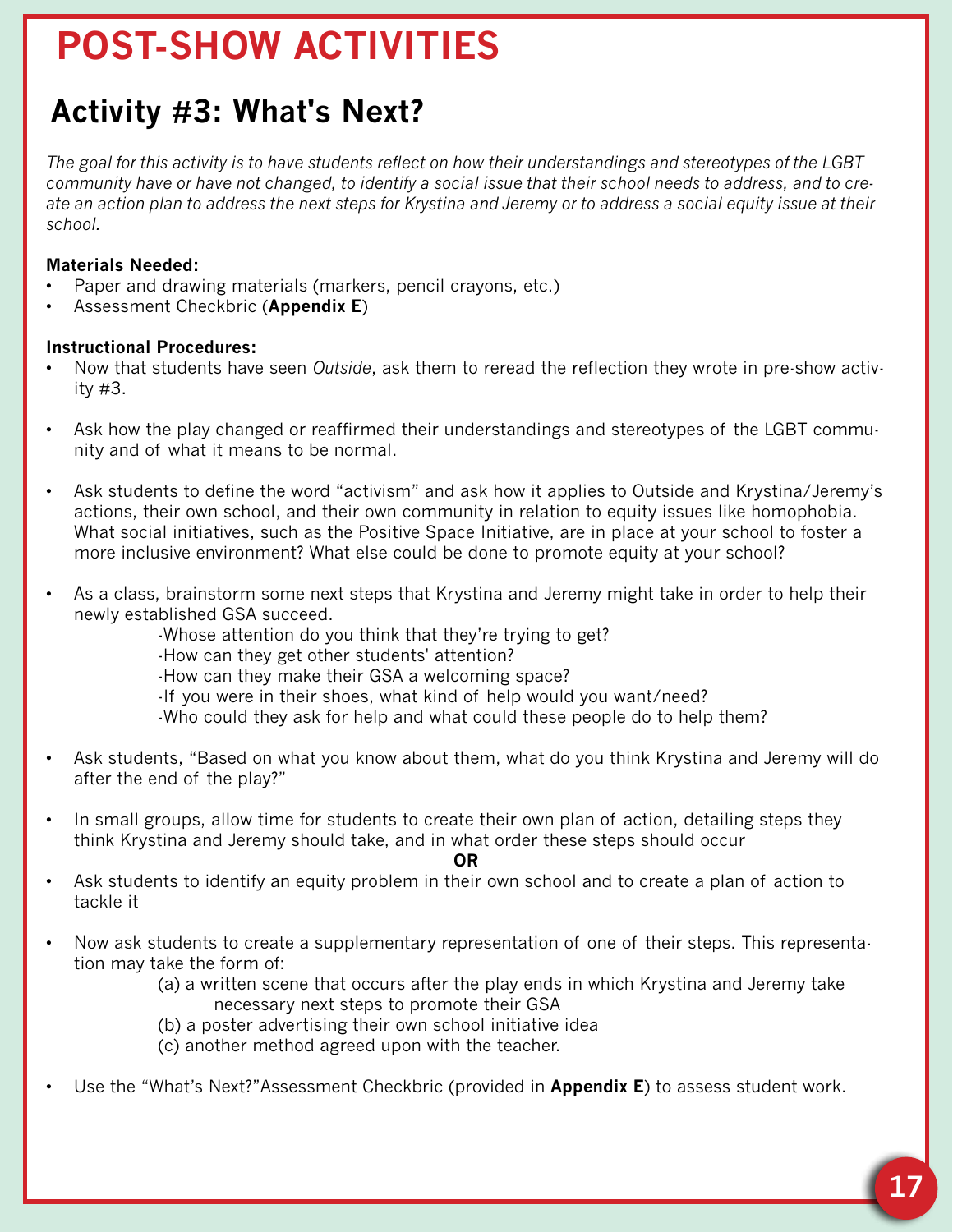### **Activity #4: Choral Reading**

*In this activity, students will translate excerpts from* **Outside** *into choral reading performances. The goal of the activity is for students to analyze the meaning of dramatic texts and highlight elements of texts using various choral reading strategies.*

#### **Materials Needed:**

- Access to Youtube
- Excerpts from *Outside* (**Appendix F**)
- Choral Reading Planning Steps (**Appendix G**)
- Pens, pencils

#### **Instructional Procedures:**

- Tell the students that they will be creating a choral reading using an excerpt from *Outside*.
- Show Youtube examples of choral reading. Suggestions include: IGNTE Choral Reading:Speak FIRST Chapter. **https://youtu.be/Cp-VTHGIKWA**
- Brainstorm with students some elements to include in planning a choral reading selection: volume, tempo, rhythm. Explain that each of these elements should provide contrast and variety in the performance, (e.g, loud and soft, fast and slow, staccato and legato) and should bring out the message, important ideas and words, pacing and mood of the passage.
- Explain that the choral reading performance will also include sections to be voiced in unison, twopart (either a single voice followed by the rest of the group or half the group followed by another half), and multi-part (any creative combination of voices or effects).
- Assign students to groups of four or five. Distribute the same excerpt to each group member and ask for one student in the group to read the excerpt aloud to the group.
- Guide the students through the Choral Reading Planning Steps provided in Appendix G.
- Have the students present their choral reading selections to the class.
- For each performance, ask students to identify choral reading elements that highlighted the message, important ideas, pacing and mood of the passage. What did they find memorable about each selection?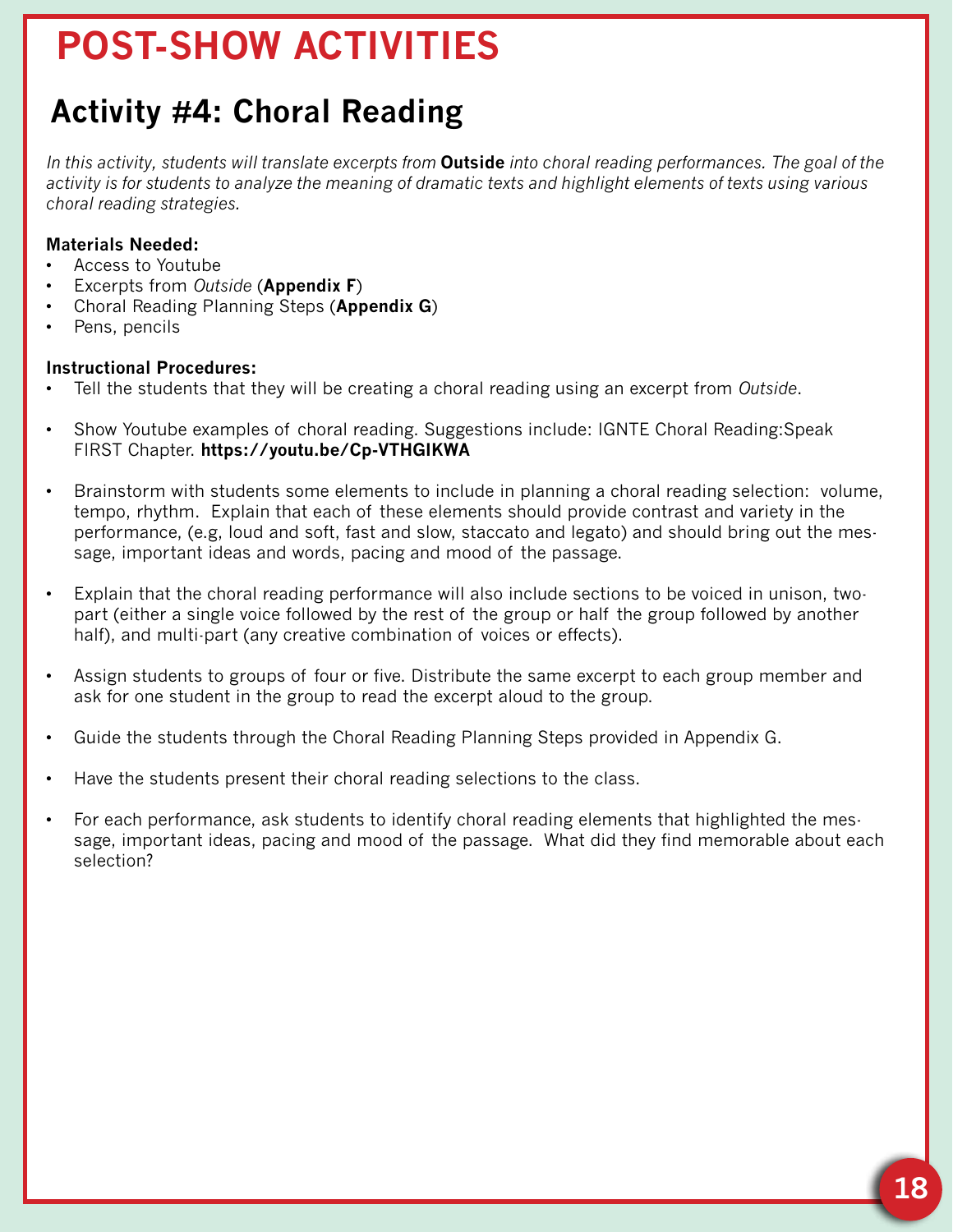### **Activity #5: Writing in Role**

*This activity invites students to think critically about events in* **Outside***. Specifically, they will analyze an excerpt in which Krystina tells Jeremy about the time the teacher, Mr. Williams, does not intervene when students call Krystina a "dyke" because she is promoting a gay-straight alliance club. The goal is to have students put themselves in Krystina's shoes and give her the power to respond in writing to the situation she encountered.* 

#### **Materials Needed:**

- Excerpt (**Appendix H**)
- Writing-in-Role Assessment Rubric (**Appendix I**)
- Paper
- Pens, pencils

#### **Instructional Procedures:**

- Distribute the excerpt to each student. Ask for volunteers to read the excerpt aloud in order to refresh students' memories of the scene.
- Ask the students to re-read the excerpt silently, jotting point-form notes about what is happening in the scene, their reactions to the scene, and what they remember from the live performance of the scene. Discuss their opinions with the class.
- Now ask the students to view the scene from Krystina's perspective, focusing on her, thoughts, feelings and opinions. As Krystina, ask them to write answers to the following questions:
	- o How old am I? What grade am I in?
	- o Where am I at the beginning of the scene? For what purpose?
	- o What problems do I face in the story I'm describing?
	- o How do I deal with these problems?
	- o How do I feel about each of the other characters in the scene? (Mr. Williams, girls in the hallway)
	- o If I could change the outcome of the scene, what would I want to happen?
- As a writing-in-role exercise, have students consolidate their answers into a diary entry or a letter to Mr. Williams composed by Krystina that details the event, her feelings about the event, and her thoughts as to what should have been done about the situation. Distribute the Writing-in-Role Assessment Rubric.
- Ask for volunteers to read their diary entry aloud.
- Discuss with the class how Krystina would change the ending of the scene.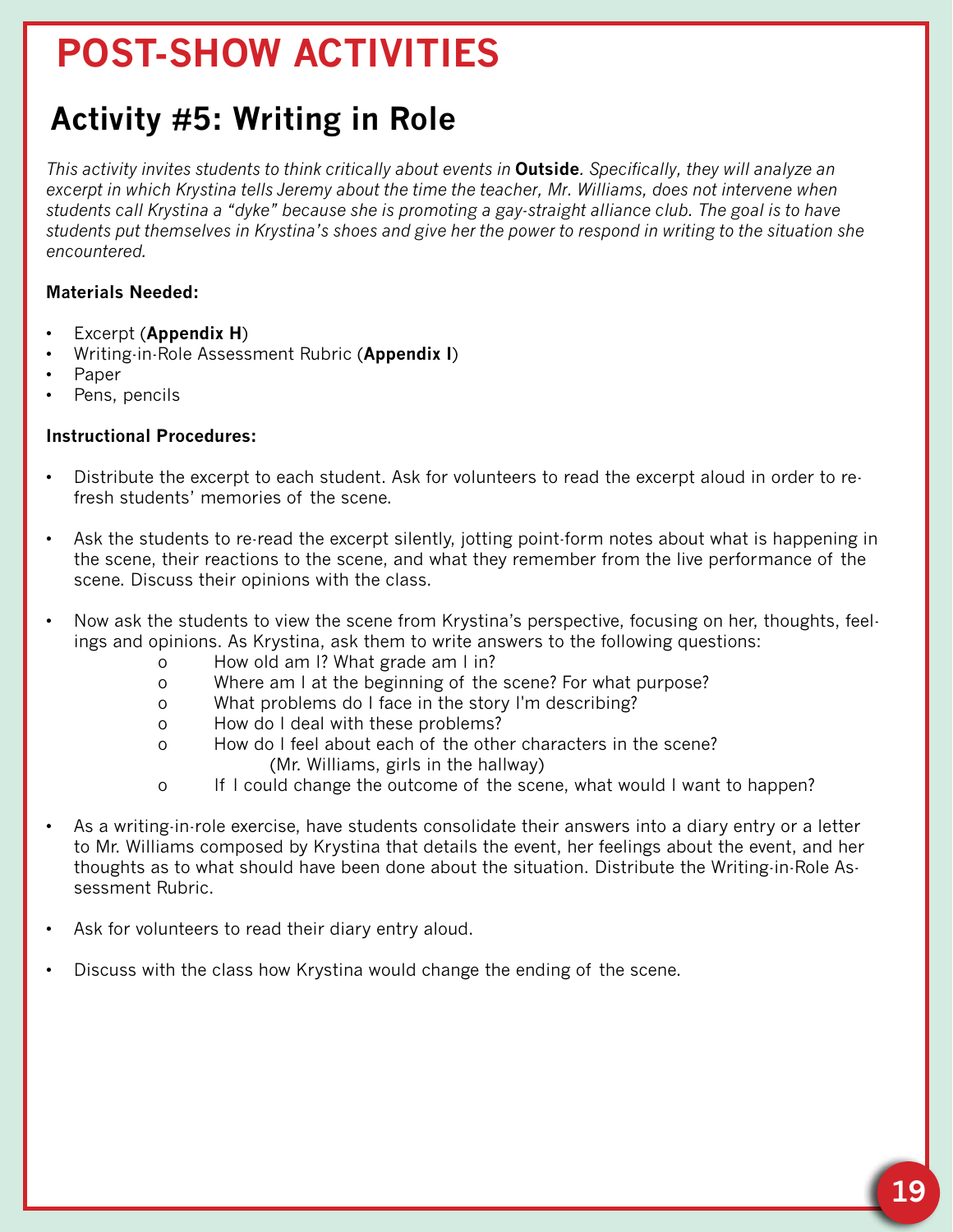### **Activity #6: Scenes That Weren't in the Play**

*This activity invites students to depict events that might have happened during the time of the play but were not included as scenes in the performance. The depictions should first be developed through improvisation, and then written in script form. The goal of this activity is to use role play improvisation and to explore, develop and represent themes, ideas and characters using* **Outside** *as inspiration.*

#### **Instructional Procedures:**

- Explain to students that such scenes could be improvised so that artists can explore and develop their understandings of themes, ideas and emotions, motivation and personalities of the characters.
- Ask students to suggest ideas for events that might have occurred during the time of the play, but that were not acted out in the production. Some possible examples include:
	- o A meeting between Daniel's parents and the principal of either his old or new school
	- o The soccer team practice where Jeremy's teammates got Daniel's phone number from his phone
	- o A cafeteria or hallway encounter between one of the three characters and another student or teacher
	- o Any other suggestions offered by the students
- In small groups, have students improvise one of these events as a scene from *Outside*. At the beginning of the scene, introduce a conflict. In the middle of the scene, escalate or develop the conflict. At the end of the scene, resolve or show the effect of the conflict.
- Students perform the scenes for the class.
- Discuss the effectiveness of each scene in introducing, developing, and ending the conflict. Offer suggestions for improving the scene. Students will discuss what they learned about the themes, ideas and characters while doing the activity.
- Based on the feedback received, students will revise the scenes and write them in script format.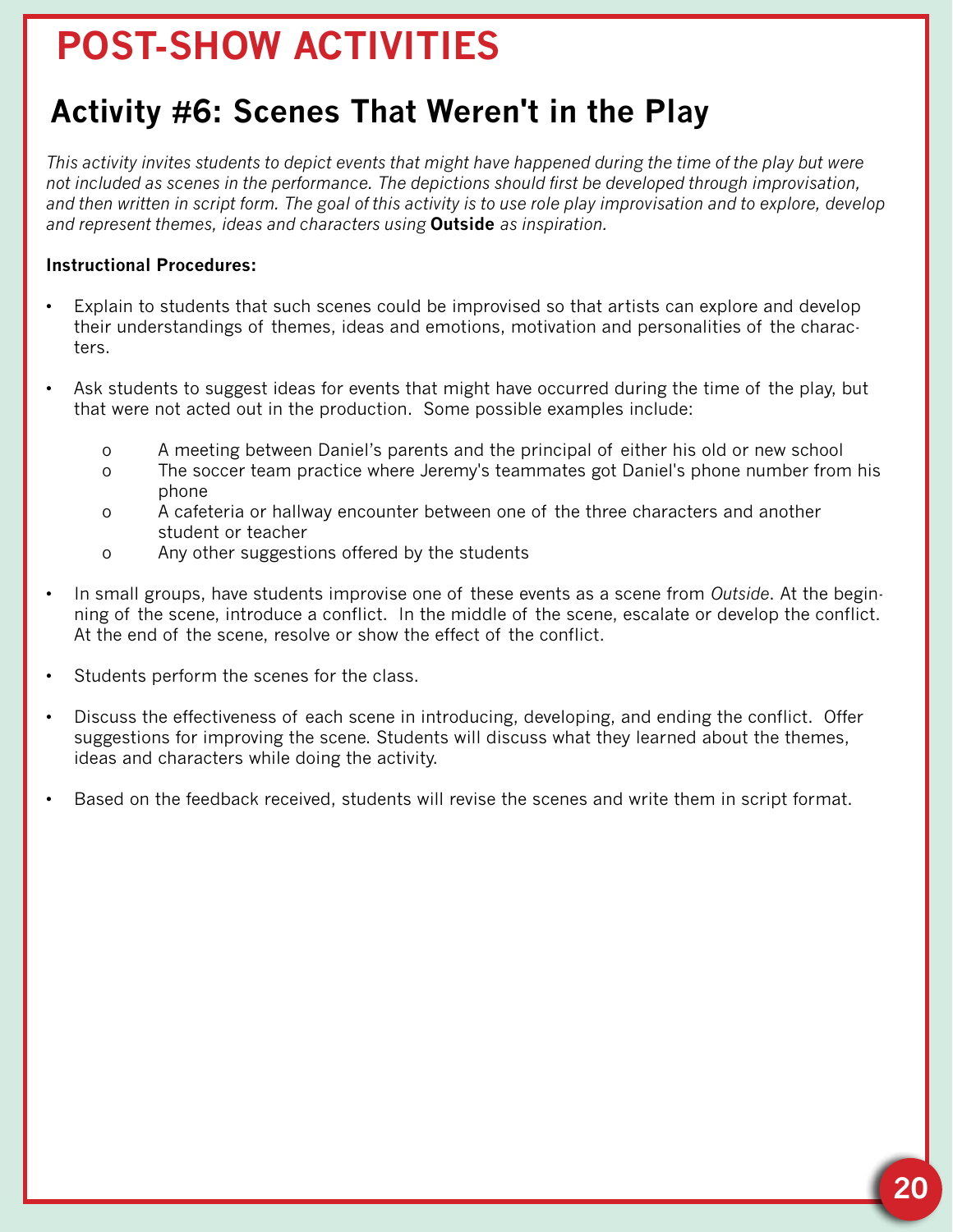### **Activity #7: Forum Theatre Improvisation**

*In this exercise, students improvise a scene based on a monologue from* **Outside***. They are then exposed to the technique of Forum Theatre, in which audience members stop the action and take over roles in order to suggest new ways for characters to solve their problems. The goal is for students to use role play to explore personal and social issues, such as analyzing conflict situation and applying conflict resolution strategies through the use of Forum Theatre conventions.*

#### **Materials Needed:**

- Excerpt (Appendix J)
- Exit Card (Appendix J)

#### **Instructional Procedures:**

- To begin the class, explain to students that they will be improvising a scene from *Outside* based on an excerpt about Daniel's experience on the school bus.
- Assign students to groups of four or five and give each group a copy of the excerpt provided.
- Instruct groups to dramatize the excerpt as a multi-actor scene that occurs on the school bus. (E.g. one actor plays Daniel, another plays the bus driver, etc.)
- Ask for a volunteer group to present their scene to the entire class.
- Tell the students that the scene will be replayed with a major twist added. This time, a student in the audience may yell, "Stop!" at any time and take over a role from one of the actors. If a student takes over a role, they must change the dialogue or action in order to improve Daniel's situation. Suggestions for changes include using different language, reacting differently, or being silent instead of speaking/speaking instead of being silent.
- Run the scene and wait for someone to stop the action. If students seem hesitant to do so, the teacher should stop the action at an appropriate time and ask for a volunteer to take over a role.
- Each time the scene is stopped, ask the class to suggest the most logical outcome of the change in action or dialogue.
- Continue to work through the scene a few times. It often requires repetition for Forum Theatre to develop workable solutions.

#### **At the end of the exercise, ask:**

- Who was the bully in the scene? Why have you labelled this person a bully?
- Who were allies of the person being bullied (Daniel)? Did the allies offer any help in the scene?
- Who were bystanders in the scene who witnessed the bullying?
- Which strategies do you think could have provided the most help to Daniel? Why?
- How did you feel about playing your character in the improvised scene?
- Did the Forum Theatre activity offer any suggestions for behavior in real life?
- To end the activity, ask students to complete the Exit Card provided.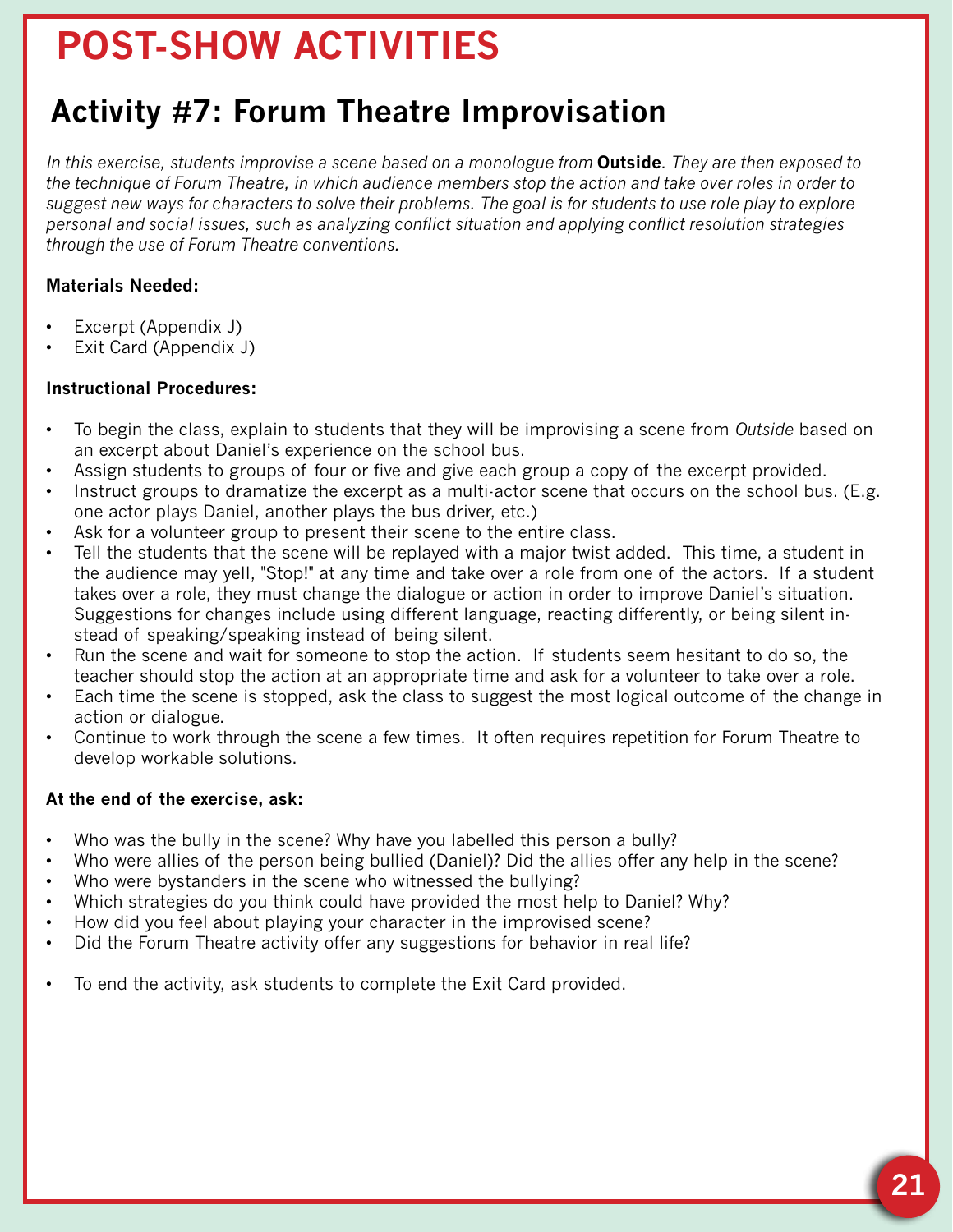### **APPENDIX A - Scenarios for Pre-Show Activity #2**

### **Peer Pressure and Influence**

Student A has a book report that needs to be finished today. Student A can't work on the report at home because the home computer has died. Student B is in the computer lab playing games online. Student A must convince Student B to give up the spot at the computer.

Student A wants to sit next to their best friend during class, but the seat is already taken by Student B. Student B has poor vision and this seat is the best spot to be able to see the writing on the board. Student A must convince Student B to give up the seat.

• Student A has back pain that makes it difficult to stand for long periods of time. Student A was looking forward to sitting down on the city bus, but the seats are full. Student B is sitting in the courtesy seating section, but has not seemed to notice Student A. Student B is using the time on the bus to do homework before going to work tonight. Student A must convince Student B to give up the seat.

• Student A, at a crowded fast food restaurant with three friends, has been given the task of finding a table while the others stand in line. Student B is sitting alone at a table for four, and is clearly in the middle of eating. Student A sees an available table for two. Student A must convince Student B to give up the seat at the table for four.

Student A is at an amusement park with a group of friends. One of these friends invited Student B. No one else in the group knows Student B very well, but since they get a discount on tickets if they have a certain number of people, they don't mind Student B tagging along. As they get ready to board a roller coaster, they realize that one person will have to wait for the next train of cars and ride alone. Student B, who is at the front of the line, sits in a car without consulting the rest of the group. Student A, who is at the back of the line, is going to be left behind. Student A must convince Student B to give up the roller coaster seat.

It's movie night at home and Student A wants to sit on the recliner. Student A wants to put their feet up and doesn't want to squish onto the couch with other family members. Unfortunately, Student B got to the recliner first. Student A must convince Student B to give up the recliner.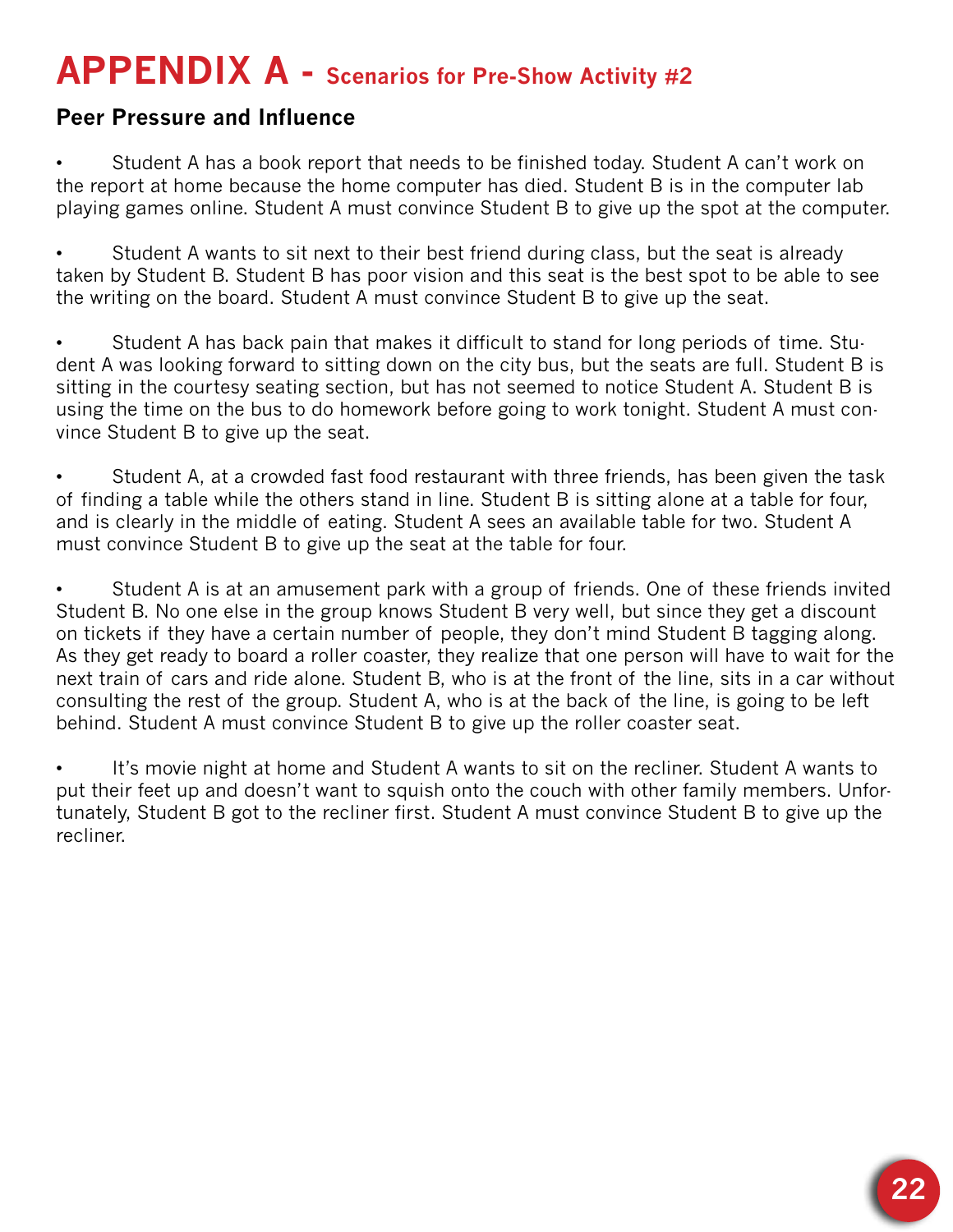### **APPENDIX B - Dialogue Excerpts- Post-Show Activity #2**

### **Points of View**

Excerpt #1 JEREMY: Intersex, though? I don't even know what intersex is. KRYSTINA: So look it up. JEREMY: Why don't you just tell me. KRYSTINA: Because if you act in an immature or insensitive way I'll be really mad. JEREMY: Why, are you intersex? KRYSTINA: What did I just say about asking people!? JEREMY: Yeah, but you're you...I mean… Excerpt #2 JEREMY: I'm gonna barf now. DANIEL: Don't, just, quick, fill out this form. (He hands him a form.) Or, just, write your message and I'll fill out the rest for you. JEREMY: I want it to be anonymous though. DANIEL: What? Why? JEREMY: I don't want to, like, piss her off - DANIEL: She'll be pissed off if she gets a rose and it's anonymous, I guarantee. It'd drive her mental. JEREMY: But what if she doesn't like it, I mean? DANIEL: I have a feeling she'll like it more if she knows it's from you. JEREMY: Yeah? DANIEL: Yeah, Bro. Seize the day. If I had someone I... had any sort of connection with, you wouldn't catch me being all anonymous about it. Man up. Excerpt #3 DANIEL: Let me see it. KRYSTINA: It's stupid, you don't want to see it. DANIEL: What is it though? Tell me what it is. KRYSTINA: It's just a...gross picture, it doesn't even look real. DANIEL: What does is have to do with Mr. Johnston? (Beat) Krystina! KRYSTINA: It's... it's fake. Photoshopped. You and him. I erased it right away. It's disgusting. DANIEL: Who sent it? KRYSTINA: Brianna, but she didn't make it-DANIEL: WHO MADE IT?? KRYSTINA: I don't know, it's being passed around. Excerpt #4 JEREMY: You gonna give people a chance, Krystina, or they gotta be perfect already? KRYSTINA: Sure. If they own up. If they apologize.

JEREMY: Okay. Good luck with that.

KRYSTINA: Exactly.

JEREMY: I'm just saying we could maybe they act the way they do because they don't know another way. And we could maybe get them to think about stuff differently, but you have to give them a chance-Krystina: Are you really saying that, Jeremy!? Think about that day, okay? Just for a second and then... look at me and say that again-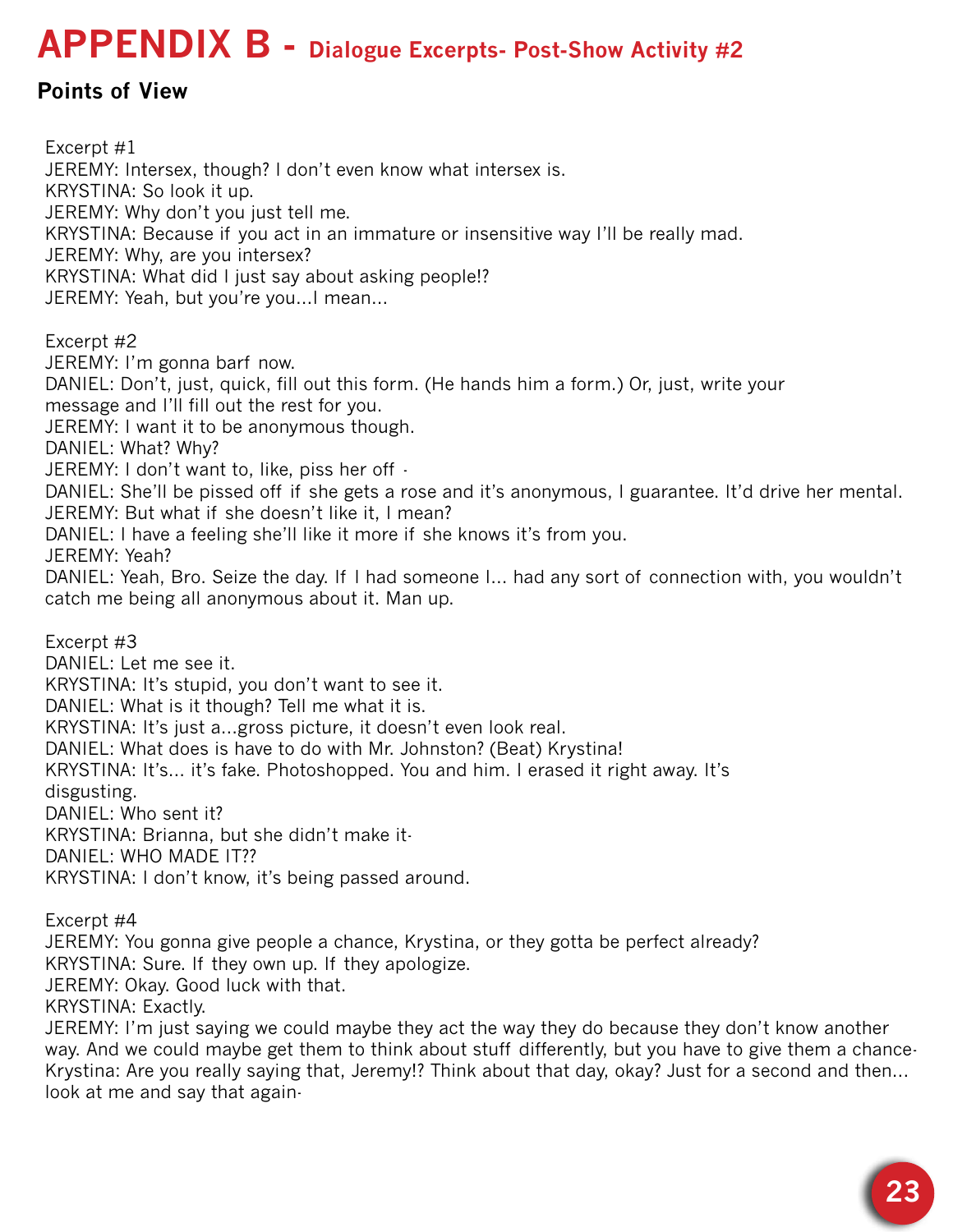### **APPENDIX C - Worksheet- Post-Show Activity #2 Point of View**

Names:

### **Part 1: Identifying the Conflict**

Who are the characters involved in your conflict?

Character A:

Character B:

What is the conflict about?

### **Part 2: Character A's Perspective**

What does Character A want from Character B?

How does Character A feel about Character B's response? Why?

What are three reasons that Character A might feel in the right? 1.

2.

3.

What is one way that Character A tries to persuade Character B?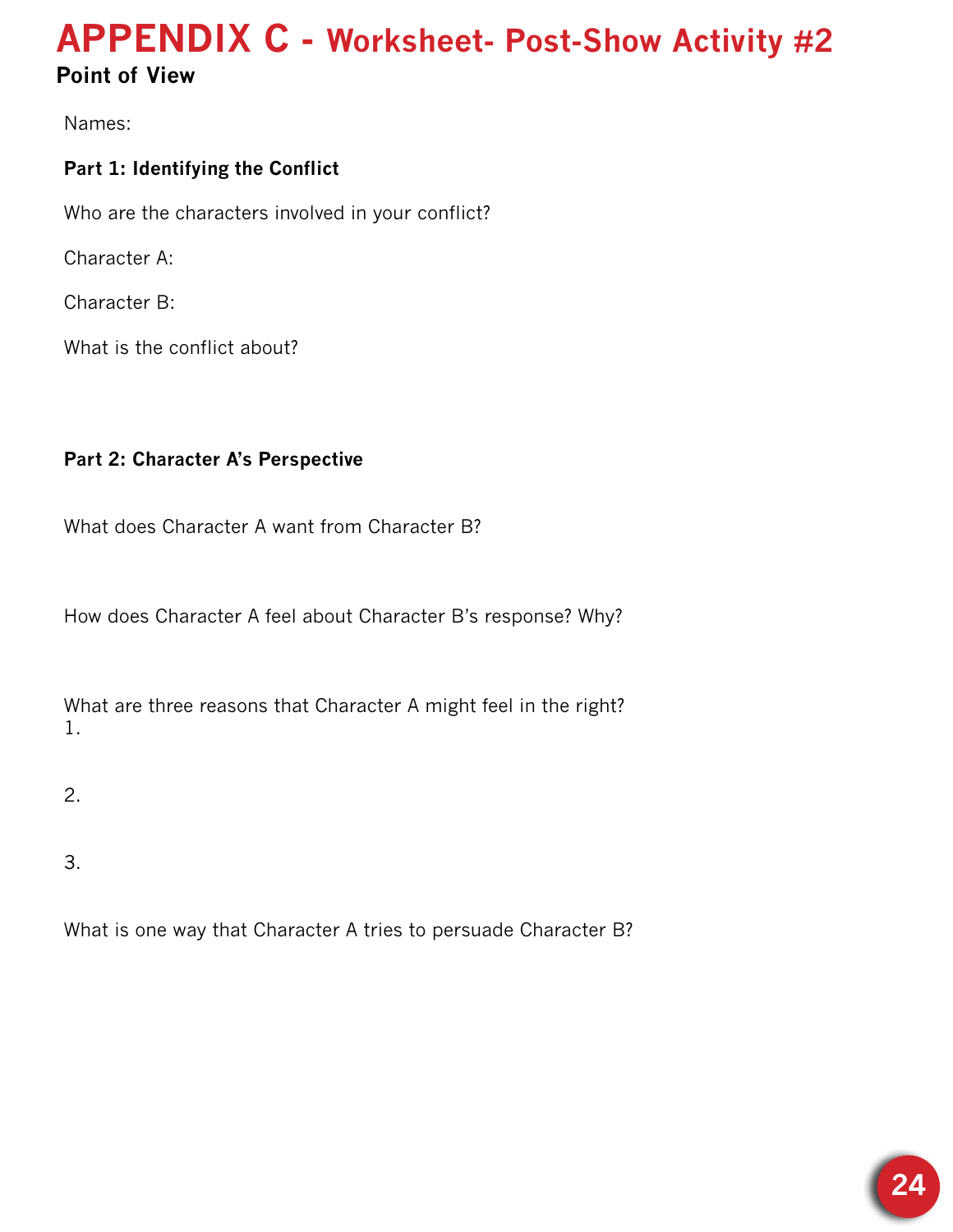## **APPENDIX C2 - Worksheet- Post-Show Activity #2**

### **Points of View**

#### **Part 3: Character B's Perspective**

What does Character B want from Character A?

How does Character B feel about Character A's response? Why?

What are three reasons Character B might feel in the right? 1.

2.

3.

What is one way that Character B tries to persuade Character A?

#### **Part 4: The Solution**

Imagine that these two characters have come to you for advice regarding their argument. How would you suggest that they solve their conflict?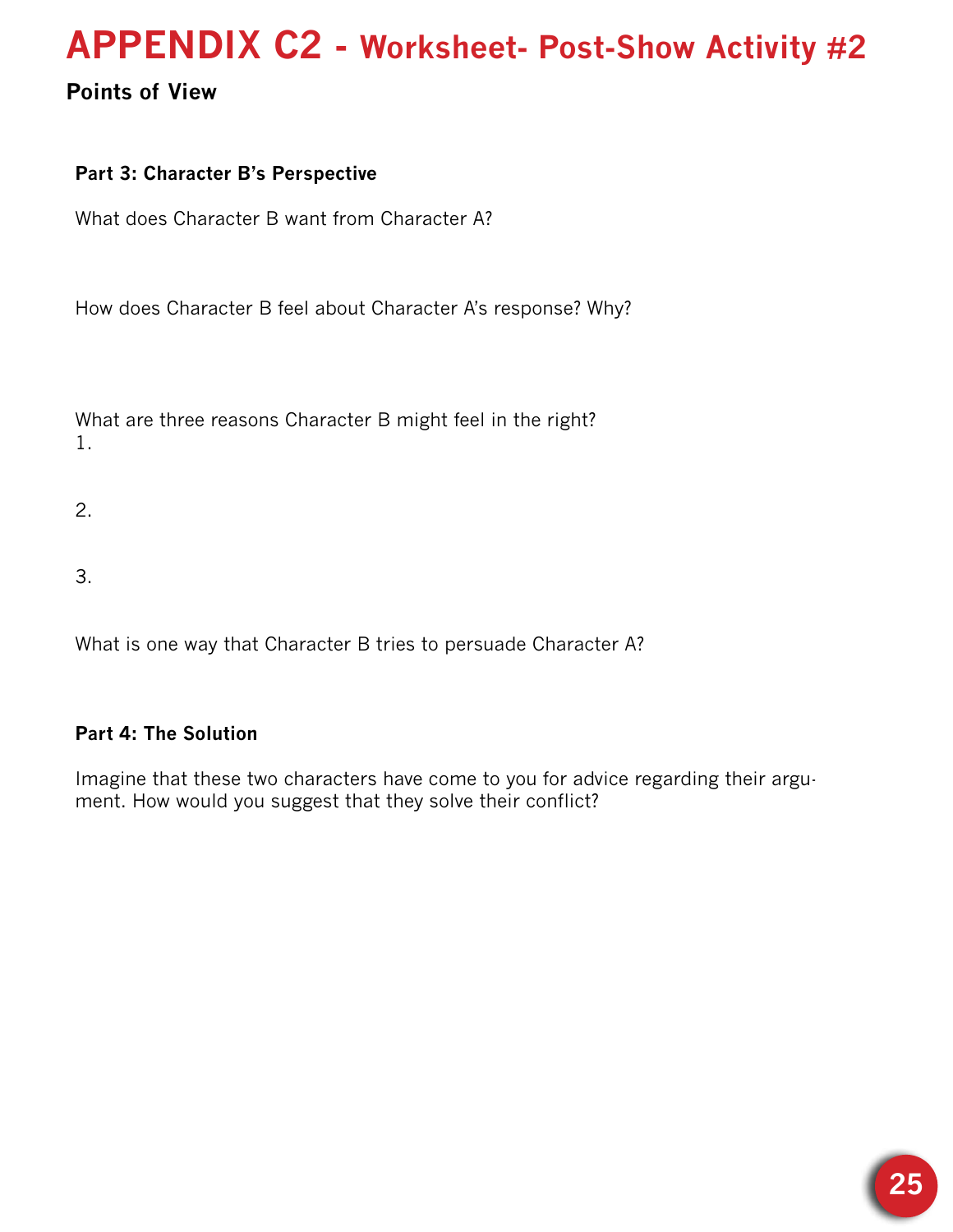### **APPENDIX D - Assessment Rubric- Post-Show Activity #2 Points of View**

*To be used for assessing the final product of the "Points of View" activity in conjunction with Appendix C and C-2*

| Remedial                                 | Level 1                   | Level 2                             | Level 3           | Level 4                            | Level 4+                           |
|------------------------------------------|---------------------------|-------------------------------------|-------------------|------------------------------------|------------------------------------|
| Answers                                  | Answers                   | Answers                             | Answers           | Answers                            | Answers show                       |
| demonstrate lack                         | demonstrate               | demonstrate a                       | demonstrate       | demonstrate an                     | exceptional                        |
| of understanding                         | some under-               | fair understand-                    | a solid under-    | insightful under-                  | insight into the                   |
| of the text.                             | standing of the           | ing of the text.                    | standing of the   | standing of the                    | conflict being                     |
|                                          | text.                     |                                     | text.             | text.                              | examined.                          |
| Proposed                                 | Proposed                  | Proposed                            | Proposed          | Proposed                           | Proposed                           |
| solution fails                           | solution address-         | solution address-                   | solution address- | solution address-                  | solution address-                  |
| to address the                           | es the problem,           | es the problem                      | es the problem    | es the problem                     | es the problem,                    |
| problem.                                 | but is impracti-          | and has some                        | and is practical  | and is practical                   | is realistic, and                  |
|                                          | cal.                      | practical ele-                      | and realistic.    | and realistic,                     | demonstrates a                     |
|                                          |                           | ments.                              |                   | demonstrating                      | high degree of                     |
|                                          |                           |                                     |                   | critical thought.                  | critical thought.                  |
| Ideas are                                | Ideas are                 | Ideas are                           | Ideas are usually | Ideas are                          | Ideas are                          |
| consistently                             | occasionally              | sometimes                           | conveyed clearly. | consistently                       | communicated                       |
| unclear.                                 | conveyed clearly.         | clear. Parts of                     |                   | conveyed clearly.                  | with a high                        |
| Assignment can-                          | Significant               | the assignment                      |                   |                                    | degree of                          |
| not be                                   | portions are              | are difficult to                    |                   |                                    | effectiveness &                    |
| understood.                              | difficult to inter-       | interpret, but the                  |                   |                                    | exceptional                        |
|                                          | pret.                     | overall product<br>is understand-   |                   |                                    | clarity.                           |
|                                          |                           | able.                               |                   |                                    |                                    |
|                                          |                           |                                     |                   |                                    |                                    |
| Work is                                  | Work contains             | Work is                             | All work is       | All work is                        | Answers are                        |
| incomplete to                            | significant<br>omissions. | incomplete, but<br>does not contain | complete.         | complete. The                      | thorough &                         |
| the point that it<br>is insufficient for |                           |                                     |                   | presentation of<br>the solution is | presentation of<br>the solution is |
| grading.                                 |                           | any significant<br>omissions.       |                   | detailed.                          | thoughtful and                     |
|                                          |                           |                                     |                   |                                    | detailed.                          |
|                                          |                           |                                     |                   |                                    |                                    |
| <b>TOTAL</b>                             |                           |                                     |                   |                                    |                                    |
|                                          |                           |                                     |                   |                                    |                                    |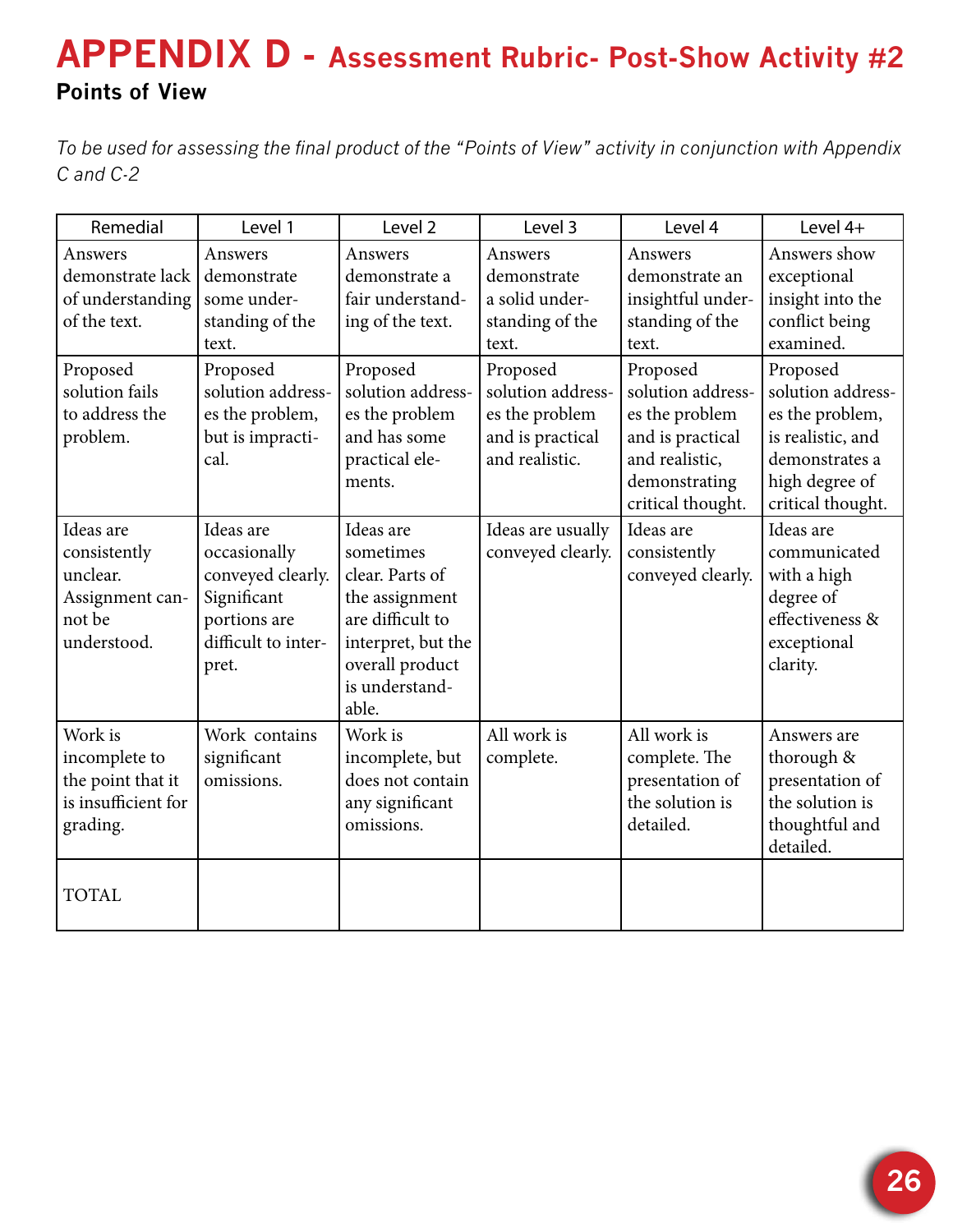## **APPENDIX E - Assessment Checkbric- Post-Show Activity #3**

### **What's Next?**

|                                                                                      | Level 4 | Level 3 | Level <sub>2</sub> | Level 1 |
|--------------------------------------------------------------------------------------|---------|---------|--------------------|---------|
| Proposed action plan is comprehensive                                                |         |         |                    |         |
| Proposed action plan is clear and easy to under-<br>stand                            |         |         |                    |         |
| Proposed action plan is applicable to the issue                                      |         |         |                    |         |
| Proposed action plan is practical                                                    |         |         |                    |         |
| Supplementary representation shows awareness of<br>the target audience               |         |         |                    |         |
| Supplementary representation conveys one of the<br>steps outlined in the action plan |         |         |                    |         |
| Supplementary representation communicates ideas<br>clearly and effectively           |         |         |                    |         |
| <b>Grade Assigned</b>                                                                |         |         |                    |         |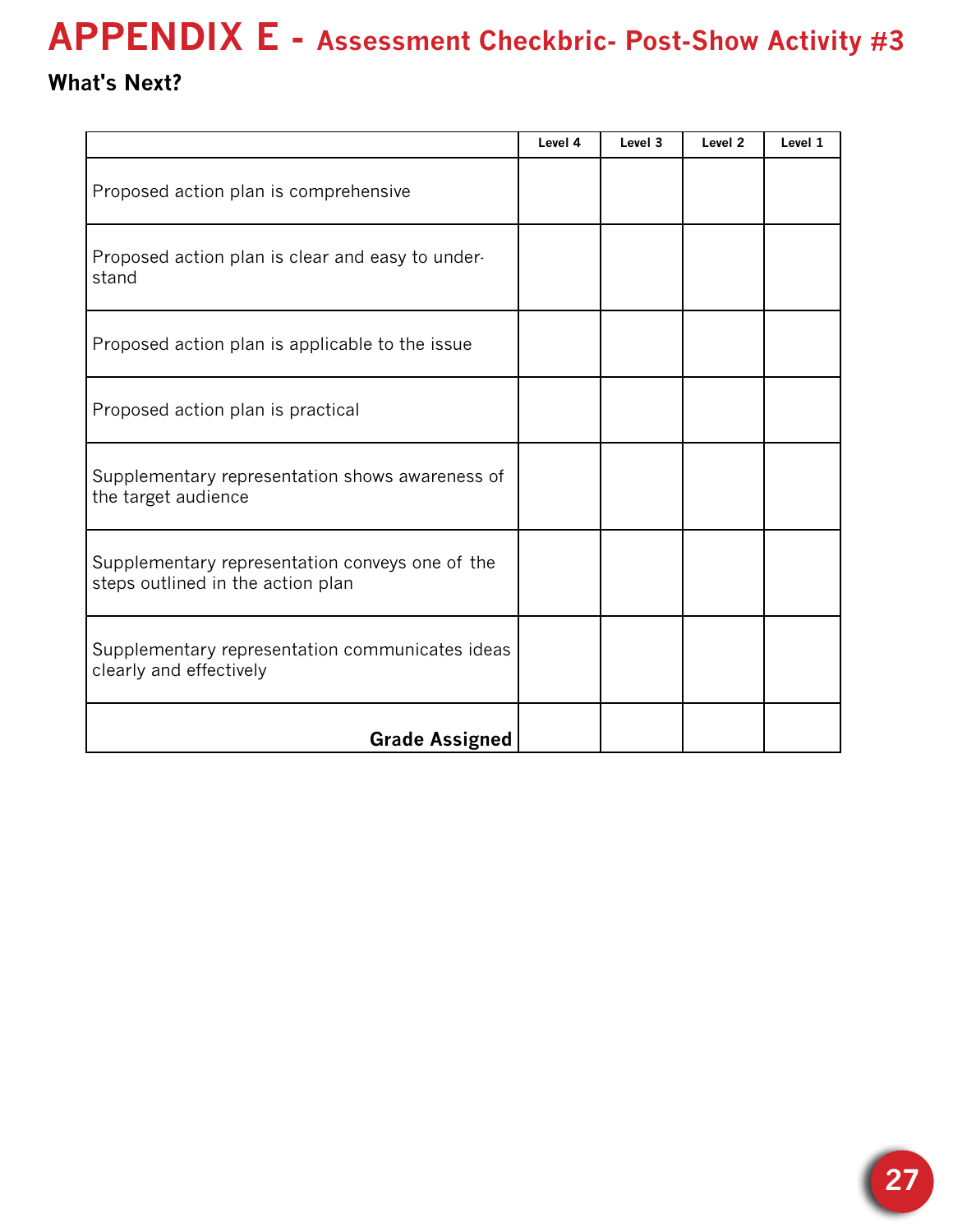## **APPENDIX F - Excerpts- Post-Show Activity #4**

### **Choral Reading - Excerpts**

#### **Excerpt #1**

Hi, yeah. Um…hi. I'm Daniel. You guys know that. Or maybe some of you don't. I've been at this school two months and I've barely said a word. Not 'cause I don't like you guys or anything, I'm just… none of you know why I'm here, why I transferred here, I mean. Ms. Franjelica knows, 'cause she was part of getting me here so that I could be, um, "safe", which is why she let me take over today's meeting so that I could ask you guys if…

#### **Excerpt #2**

I stand at the mirror. I look at myself. I walk back and forth. I talk to myself, I say, "Hi." I still don't get it. So I say "fag, you're a faggot, are you a faggot? Huh? It's just the way you are." I'm looking in the mirror and that's when I...see it. I see what they see. And I think, damn, that kid needs to step it up. That kid needs a real friend. So I lean into the mirror and look myself in the eyes, and I ask, as gently as I can, "Hey, Daniel, it's okay...are you?" And I look back at myself and for the first time I think... maybe? Maybe. Maybe. (beat) Yes. Yes yes yes yes yes yes yes yes yes yes yes yes, I'm pretty sure I am yes.

#### **Excerpt #3**

She had us over to her house, to work. One time Jeremy was late and so we spent an hour bitching about Carmen and Brianna. We hung out, even when we weren't doing homework, we'd take the bus into the city, and see plays and movies at the rep cinema, and suddenly I'm like, yay! I have a life! I start to

relax, to enjoy my time at Salisbury Collegiate, and then... And then. (beat) I'm standing in the cafeteria at lunch, and my phone, which I barely use, starts buzzing in my backpack. It's a...text. "Are you still a faggot?"

#### **Excerpt #4**

She came up to me the first day back, I was sitting alone out by the bike racks and she starts asking me - how was my summer, how am I holding up? did I still talk to Daniel? (imitating Josie's dramatics) and that she just can't...get...over...what... happened. (…) I was like, "could be worse, Josie, he could've died, like you all were hoping he would, you know, like when you wrote on his wall 'no one likes you, no one would care if you died?'" And she was all, "that wasn't me! They don't know for sure who did that" and I said, "I don't care if it was you or one of your friends, or one of their boyfriends, or whoever- you're not allowed to pretend like you care, get out of my face before I punch you-"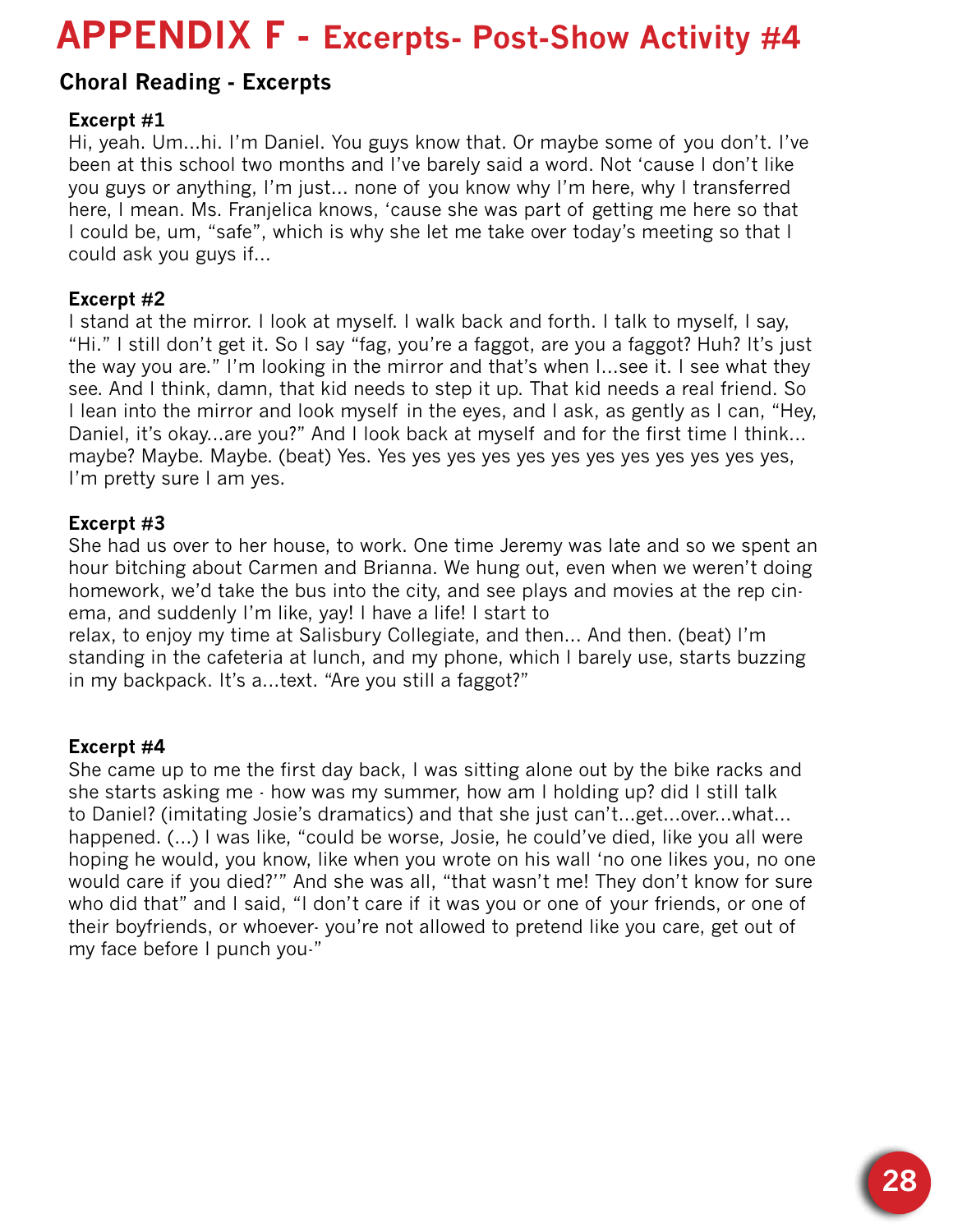### **APPENDIX G - Planning Steps- Post-Show Activity**

### **Choral Reading - Planning Steps**

*(For the teacher to use in guiding students through the process)*

- 1. Decide on words or phrases to say in unison, and practice them together.
- 2. Decide on sections for two-part style and practice them.
- 3. Practice both the unison and two-part sections twice.
- 4. Decide on multi-part sections and practice them.

5. Read the entire excerpts aloud, incorporating all decisions about unison, twopart and multi-part words and phrases.

- 6. Make changes to improve the reading. Read aloud again.
- 7. Now decide on words or phrases that should be spoken loudly or softly.
- 8. Practice again, this time focusing attention primarily on volume.
- 9. Decide on words and phrases that should be spoken quickly or slowly.
- 10. Practice again, focusing primarily on tempo.

11. Now decide on rhythmic aspects of the performance. Which words or phrases should be spoken in a brisk or clipped manner (staccato) and which should be spoken in a smooth or melodic manner (legato).

12. Practice again, incorporating all the decisions made so far.

13. Decide on a time to incorporate a pause or silence into the excerpt. Practice again.

14. Decide on any sound effects to add. Practice again.

15. Decide on the physical positioning of the performers when they present their excerpts.

16. Complete a final run-through.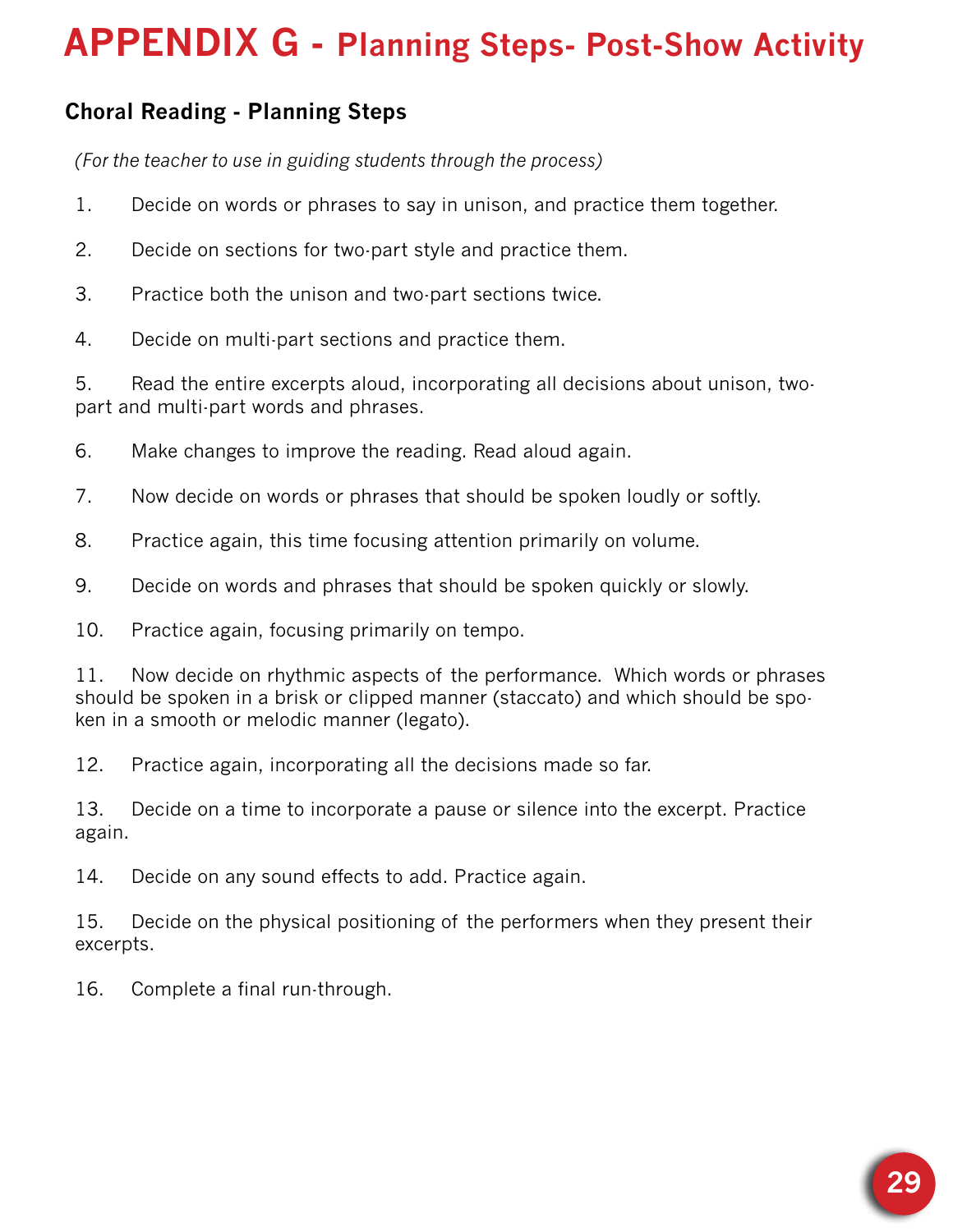## **APPENDIX H - Excerpt- Post-Show Activity #5**

### **Writing in Role**

**KRYSTINA:** As I was trying to put up that banner, the first time, the door was open to the hall, and these girls saw me and they shouted at me as they passed.

**JEREMY:** What'd they shout?

**KRYSTINA:** I don't want to say.

**JEREMY:** C'mon, what'd they call you?

**KRYSTINA:** "Dyke!"

**JEREMY:** That's original. Who was it?

**KRYSTINA:** Niners. Mocked by niners. They're the new kids and yet they're calling me a name.

**DANIEL:** Are you still a faggot?" I look up and I can't tell where it's coming from, who sent it. I'm standing there, sweating, spinning around, trying to see who's watching me, who's laughing, but the cafeteria is packed and I can't tell. It was…scary and… humiliating. You know that feeling?

**JEREMY:** Report it.

**KRYSTINA:** Mr. Williams was standing right there.

**JEREMY:** What?

**KRYSTINA:** Yeah

**JEREMY:** And he heard?

**KRYSTINA:** He sort of called after them, they were already way down the hall, he was like, "hey…hey girls…" but they didn't hear him, and so he turned and looked at me and sort of shrugged like "well, I tried, but you know, what do you expect?" And then he came over and closed the door so that kids in the hallway wouldn't see me putting up the banner. "Maybe just keep this closed for now, while there's a lot of traffic in the hall," and I said "thanks." I can't believe it, I said thanks…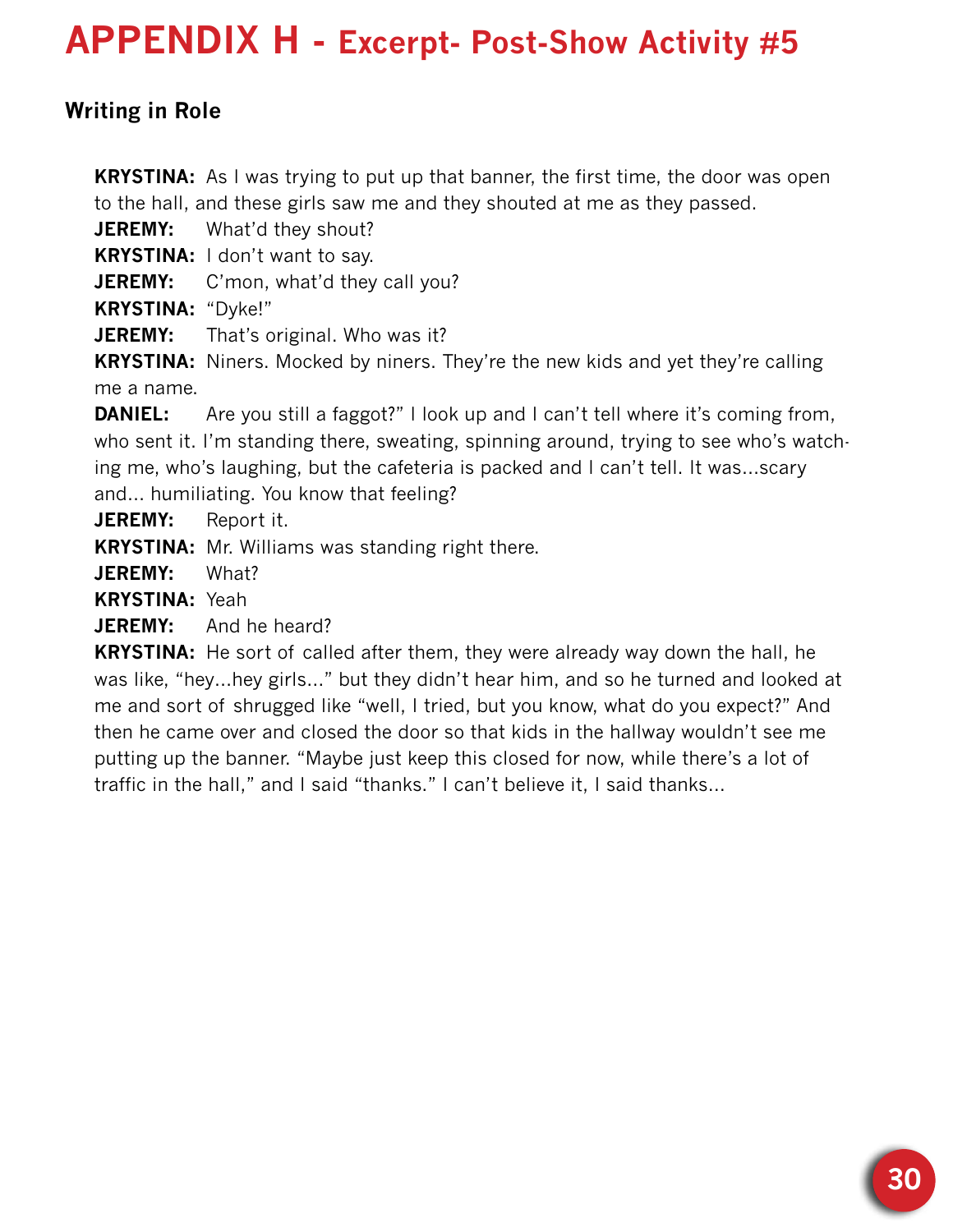## **APPENDIX I - Assessment Rubric- Post-Show Activity #3**

### **Writing in Role - Assessment Rubric**

| Level 1                                                                       | Level <sub>2</sub>                                                  | Level <sub>3</sub>                                             | Level 4                                                                                  |
|-------------------------------------------------------------------------------|---------------------------------------------------------------------|----------------------------------------------------------------|------------------------------------------------------------------------------------------|
| References made to<br>events in the source<br>are incorrect and/or<br>missing | Reference made to<br>events in the source are<br>limited            | Reference made to<br>events in drama or<br>story source        | Thoughtful reflection<br>on events in the drama<br>from the character's<br>point of view |
| Statements are<br>inconsistent with the<br>role                               | Few, if any references<br>to past influences on<br>the role         | Some reference to past<br>influences on the role               | Very detailed reactions<br>to specific events, state-<br>ments or attitudes              |
| No clear emotional<br>state or sense of<br>purpose in the writing             | Average emotional<br>state or sense of<br>purpose in the writing    | Clear emotional state<br>or sense of purpose in<br>the writing | Clear emotional state<br>or sense of purpose in<br>the writing                           |
| Thoughts, feelings and<br>attitudes of the role are<br>not developed          | Thoughts, feelings and<br>attitudes of the role are<br>satisfactory | Thoughts, feeling and<br>attitudes of the role are<br>clear    | Thoughts, feelings and<br>attitudes of the roles<br>are clear and consistent             |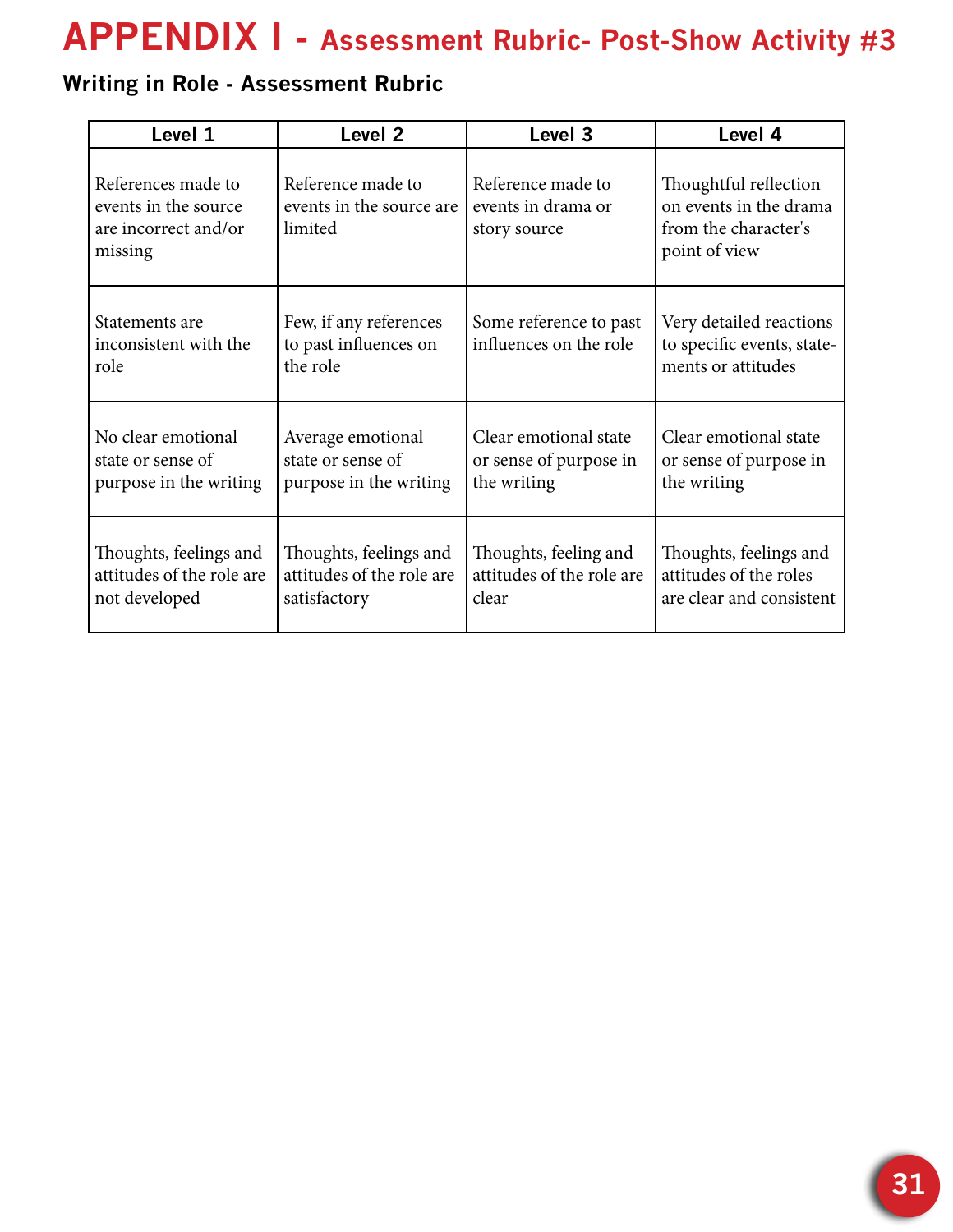### **APPENDIX J - Excerpt- Post-Show Activity #7**

### **Forum Theatre Improvisation-Excerpt**

DANIEL: Right. Got it. Middle school. Where dreams come true. Ha. I'm sitting on the school bus with these girls, who were my friends, 'cause I've always had girls as friends. And we're listening to that song, you know the one by that super trashy pop star who, like, won that competition and then had the one song about, well, doing it? (sings) "I wanna do it, do it, do it, all niiiiight, with yoooooou"- and my friends are imitating her, kinda trying to sing like her and kinda making fun of her at the same time. We're laughing so hard, and then Joni says "make Daniel sing it, he sings it the best". Which was true. Joni's begging me to do it, and her friends are now begging me to do it, and so I do it I sing it and it is…awesome, and it fills the bus…and then…silence. And then Jared, who I'd just met that year, at the start of grade 7, who was way too tall for his age and looked like someone stretched him overnight, sitting at back of the bus, he says, "hey, Daniel, are you a faggot?"

### **Forum Theatre Improvisation - Exit Card**

Please write one new thing you learned after experiencing the Forum Theatre activity.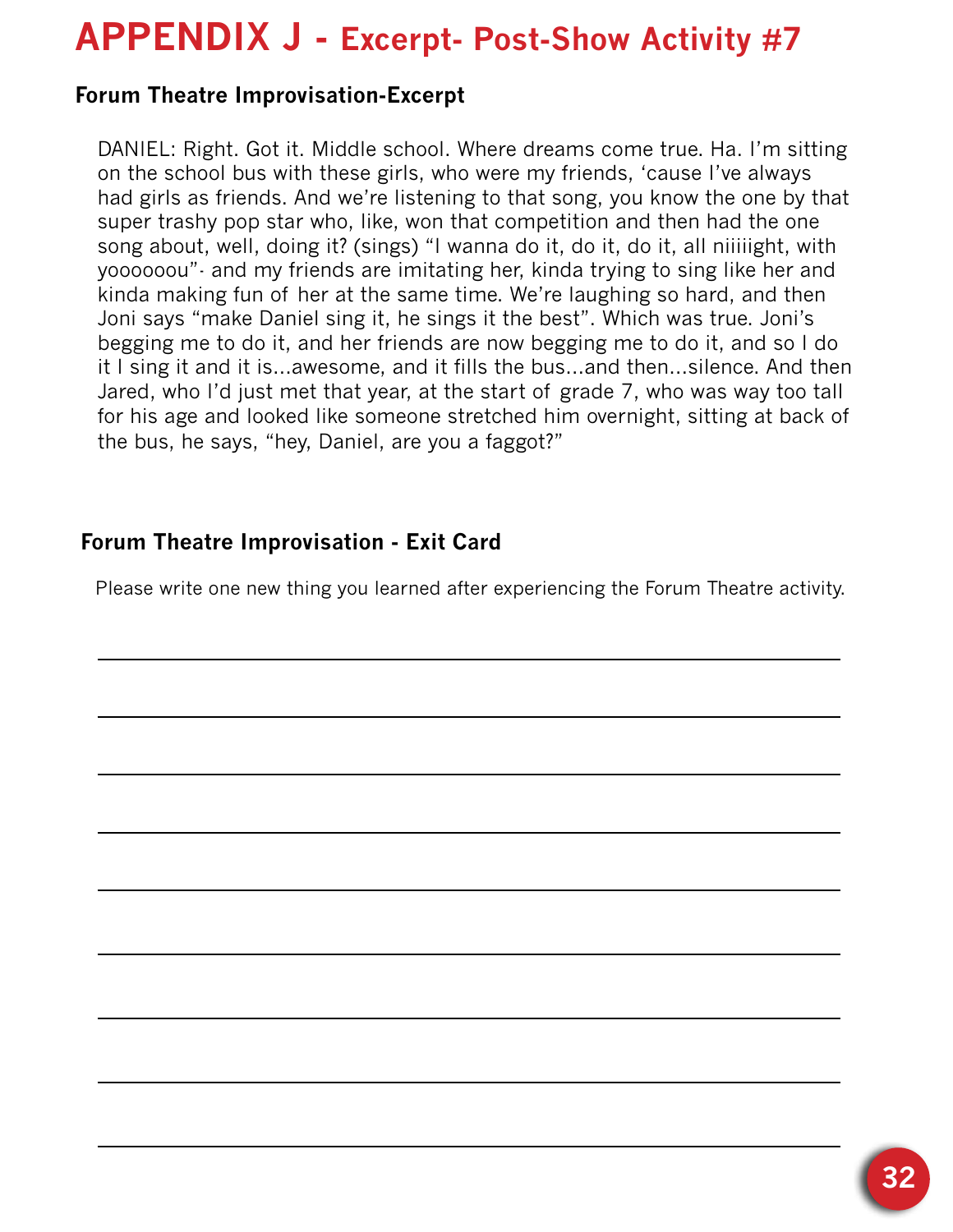## **SUPPLEMENTARY MATERIAL**

### **HOW TO HANDLE HARASSMENT IN THE HALLWAYS IN THREE MINUTES**

### **1. STOP the harassment.**

- Interrupt the comment/halt the physical harassment.
- DO NOT pull students aside for confidentiality unless absolutely necessary.
- Make sure all the students in the area hear your comments.
- It is important that all students, whether onlookers, potential targets, or potentialharassers, get the message that students are safe and protected in this school.

### **2. IDENTIFY the harassment.**

- Label the form of harassment: "You just made a harassing comment/put-down based upon race (religion, ethnicity, abilities, gender, age, sexual orientation, economic status, size, etc.").
- Do not imply that the victim is a member of that identifiable group.
- A major goal is to take the "spotlight" off the target and turn the focus to the behaviour. Students should realize what was said, regardless of what was meant (e.g., kidding).

#### **3. BROADEN the response.**

- Do not personalize your response at this stage: "At this school we do not harass people." "Our community does not appreciate hateful/thoughtless behaviour."
- Re-identify the offensive behaviour: "This name calling can also be hurtful to others who overhear it."
- "We don't do put-downs at this school" specifically includes those listening, as well as the school community in general. Even if they were "only kidding", harassers must realize the possible ramifications of their actions.

#### **4. ASK for change in future behaviour.**

- Personalize the response: "Chris, please pause and think before you act."
- Check in with the victim at this time: "If this continues, please tell me, and I will take further action. We want everyone to be safe at this school."
- Now turn the "spotlight" on the harasser specifically, asking for accountability. Again, be sure not to treat the target like a helpless victim. Rather, plainly give him/her this responsibility on behalf of others.

*(From the Toronto District School Board's Safe Schools Action Team Report)*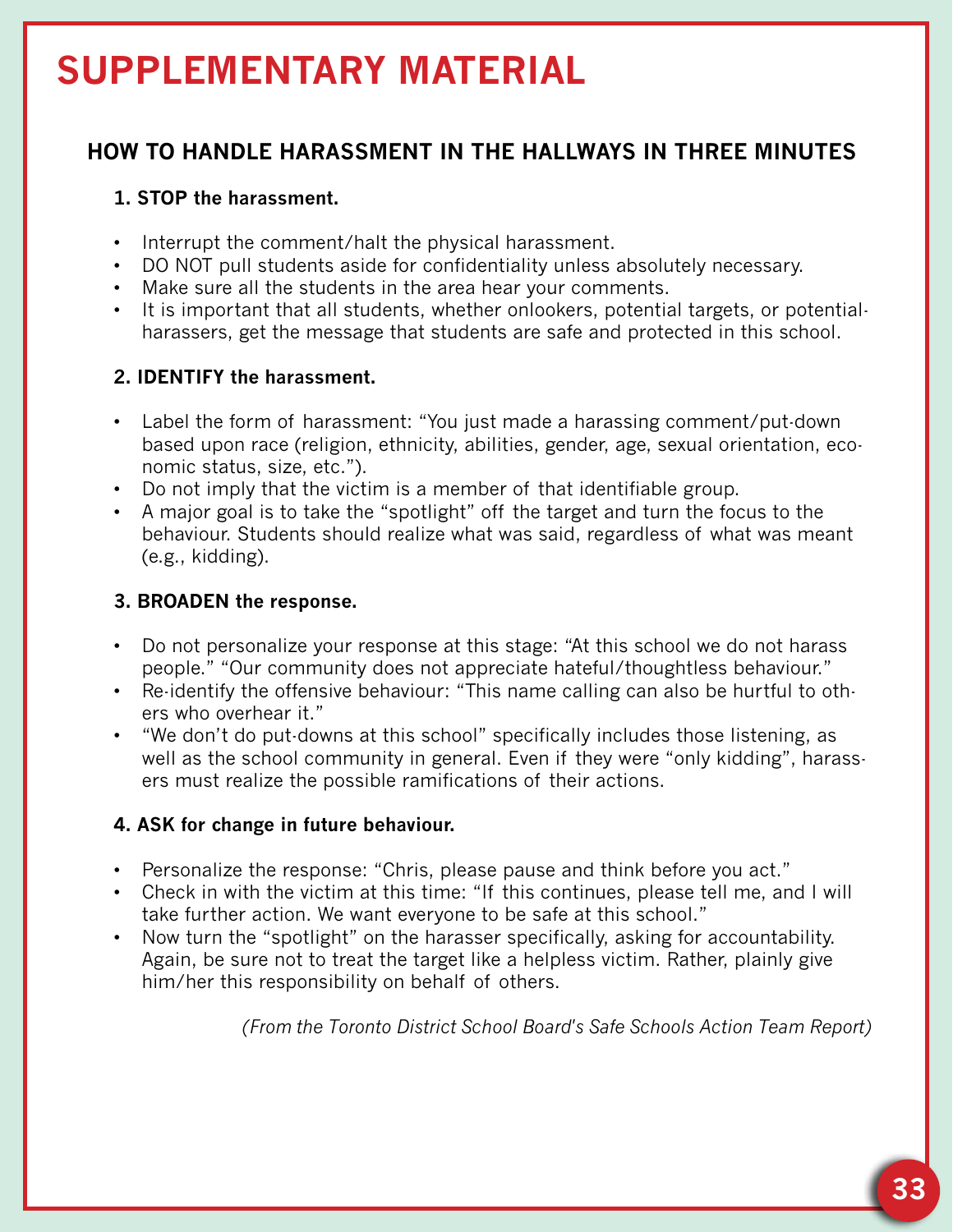### **RESOURCES (page 1 of 5)**

### **Bullying Prevention**

*otffeo.on.ca/en/resources/useful-links/bullying-prevention/* Useful links for bullying prevention from the Ontario Teachers' Federation

### **Gay-Straight Alliances**

*mygsa.ca*

MyGSA is an information and resource website for LGBTQ or ally students, teachers, and parents who want to start a GSA at a school.

#### *gsanetwork.org*

Gay-Straight Alliance Network (GSA Network) is an American LGBTQ racial and gender justice organization that empowers and trains queer, trans and allied youth leaders to advocate, organize, and mobilize an intersectional movement for safer schools and healthier communities.

### **General LGBTQ Information**

#### *teenhealthsource.com/topics/sgd*

A great site with a lot of information sheets and videos about LGBTQ identity, issues and supports.

#### *dailyxtra.com*

Daily Xtra is a Canadian news website that covers issues important to gays and lesbians and explores the many ways in which the diverse queer communities express themselves.

#### *advocate.com*

The Advocate is an online and print news company that covers news, culture, etc. relating to the LGBTQ community.

#### *glsen.org*

The Gay, Lesbian & Straight Education Network (GLSEN) is the leading American national education organization focused on ensuring safe schools for all students by improving school climate and championing LGBTQ issues in K-12 education. Website includes lesson plans to integrate LGBTQ content into your classroom.

### **Help/Crisis Call Centres**

#### *kidshelpphone.ca*

Kids Help Phone is Canada's only toll-free, 24-hour, bilingual and anonymous phone counselling, web counselling and referral service for children and youth.

#### *youthline.ca*

The Lesbian Gay Bi Trans Youth Line is a toll-free service provided by youth for LGBTQ youth.

#### *translifeline.org*

Trans Lifeline is a free hotline staffed by transgender people for transgender people.

#### *youthspace.ca*

Youthspace chat is an online help service for young people answered by a community of professionally-trained volunteers and staff who are here to listen without judgement and offer support.

#### **Intersex**

#### *isna.org*

The Intersex Society of North America (ISNA) is devoted to systemic change to end shame, secrecy, and unwanted genital surgeries for people born with an anatomy that someone decided is not standard for male or female.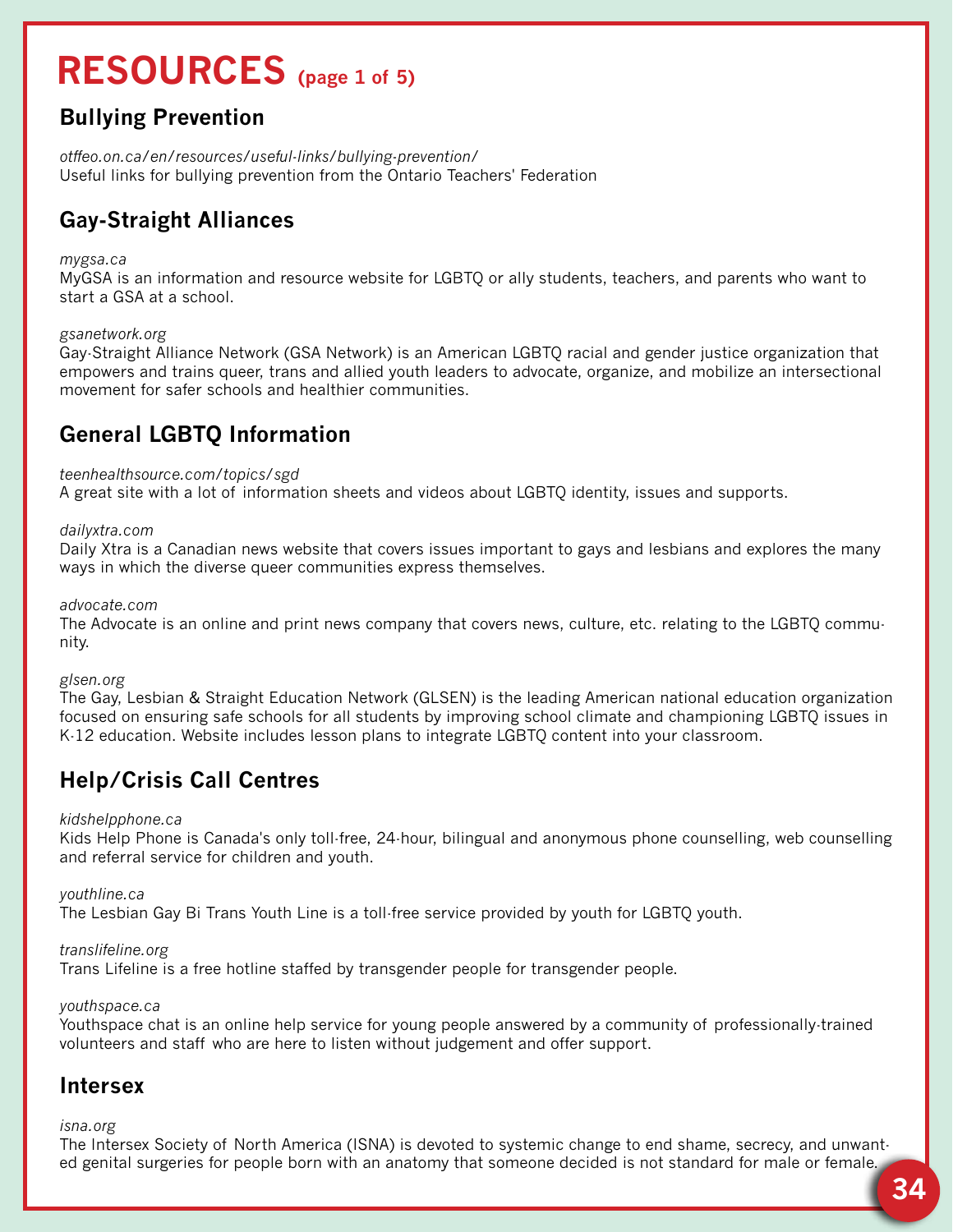## **RESOURCES (page 2 of 5)**

### **Mental Health: Depression/Suicide**

#### *dwdonline.ca*

Dealing with Depression (DWD) is a resource to provide teens with accurate information about depression and self-help skills to cope with it.

#### *mindcheck.ca*

Mindcheck is a website designed to help youth and young adults check out how they're feeling and quickly connect to mental health resources and support including education, self-care tools, and website links.

#### *kidsmentalhealth.ca/professionals/mh\_for\_teachers\_classrooms.php*

This Children's Mental Health Ontario webpage has resources about the most common mental health problems present in today's classrooms and features tips on early identification and intervention, practical suggestions on accommodating and responding to kids with mental health problems, and ways to combat stigma in the classroom.

#### *suicideinfo.ca/Library/AboutSuicide/YouthatRisk*

This website, created by a branch of the Canadian Mental Health Association, has PDF resources geared towards parents, youth, and professionals about youth at risk of suicide.

### **Trans\* (Transgender and Transsexual)**

#### *straightforequality.org/document.doc?id=893*

Great document by the organization Straight for Equality about what it means to be transgender and how to be a transgender ally.

#### *transequality.org*

The National Center for Transgender Equality is the leading social justice advocacy organization in the USA. The website contains definitions and a lot of resources related to trans rights.

*bcchildrens.ca/Services/SpecializedPediatrics/EndocrinologyDiabetesUnit/forfamilies/transgenderresources* This BC Children's Hospital webpage lists great resources about transgender issues.

### **Two-Spirited**

*queensu.ca/positivespace/res\_2spirit\_resources.pdf* Two-Spirit Online Resources

#### *dancingtoeaglespiritsociety.org/twospirit.php*

The Dancing to Eagle Spirit Society is dedicated to the healing and empowerment of aboriginal and non-aboriginal two-spirit individuals, their friends, and their allies.

#### *2spirits.com*

2 Spirited People of the 1st Nations (2 Spirits) is a non-profit social service organization whose membership consists of Aboriginal 2-Spirit, gay, lesbian, intersex, bisexual and transgender people in Toronto and to all Aboriginal people living with and/or affected by HIV/AIDS.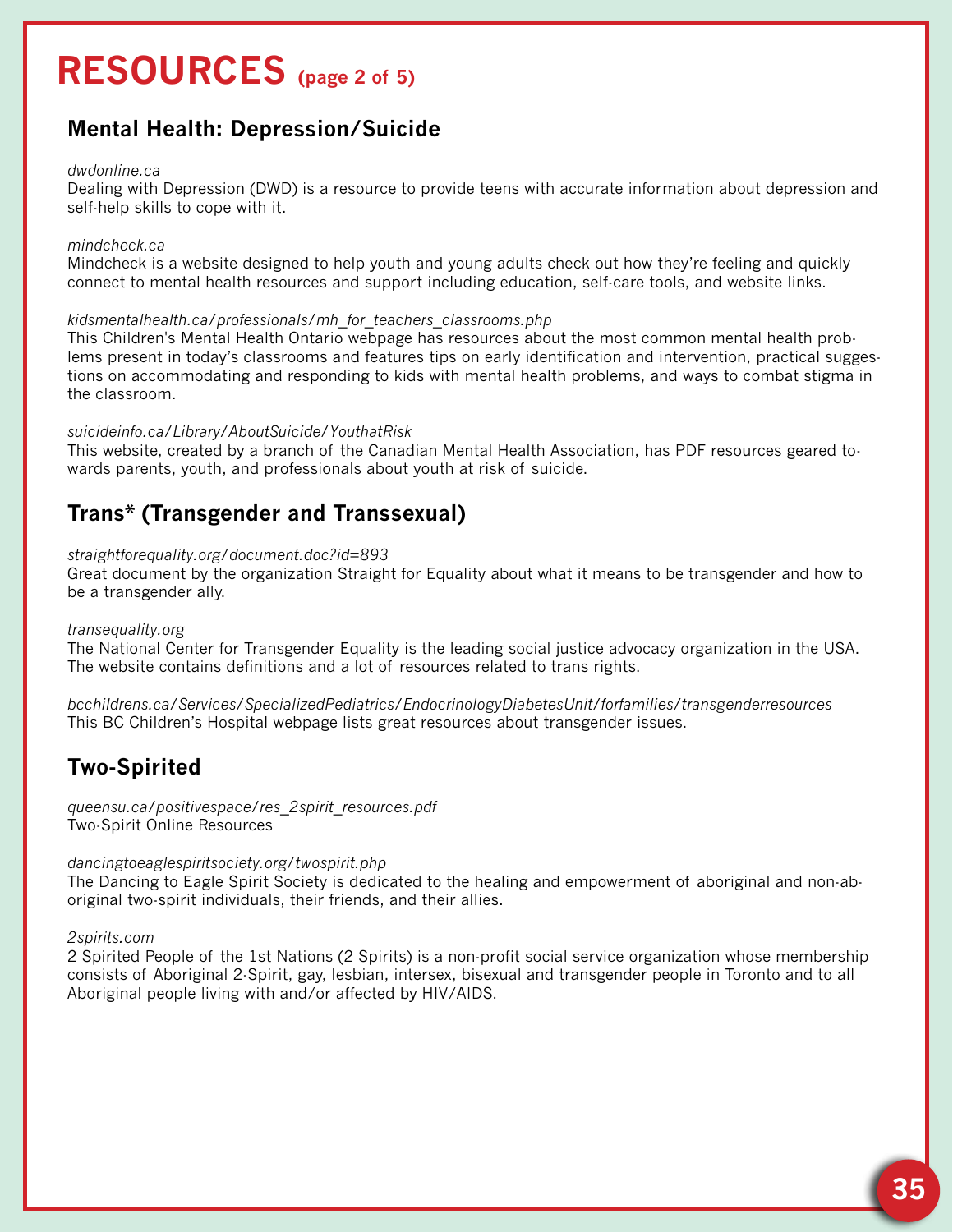## **RESOURCES (page 3 of 5)**

### **National LGBTQ Organizations**

*Egale.ca*

Egale Canada Human Rights Trust is Canada's only national charity promoting lesbian, gay, bi-sexual and trans human rights through research, education and community engagement.

*hsse.ca*

Heterosexuals for Same-Sex Equality is an organization that promotes heterosexual participation in the battle for equality in regards to same-sex issues.

*pflagcanada.ca*

PFLAG Canada is Canada's only national organization that helps all Canadians with issues of sexual orientation, gender identity and gender expression. Regional chapters: KingstonON@pflagcanada.ca, Ottawa: pflagottawa.ca/, thunderbayon@pflagcanada.ca, Toronto:torontopflag.org, York: pflagyork.ca/

### **Regional LGBTQ Organizations**

#### **Kingston:**

*outinkingston.org* A website that lists all the Lesbian, Gay, Bisexual and Transgender events taking place in Kingston.

#### *facebook.com/PrideKingston*

Kingston Pride is a grassroots organization that works to promote awareness and inclusion of the LGBTTIQQA-A2S\* community in Kingston through a wide range of activities, including an annual Pride parade.

#### *www.kchc.ca/index.cfm/the-space*

FUSE is a group for queer, trans\*, gender queer, two-spirit, lesbian, gay, bisexual, pansexual and questioning youth under the age of 19.

#### *transfamilykingston.com*

Transfamily Kingston is a group of transgender individuals and their family members and supporters in Kingston, Ontario.

*www.reelout.com* Reelout is an annual queer film and video festival in Kingston.

#### **Kitchener-Waterloo Area:**

#### *ok2bme.ca*

OK2BME is a set of free, confidential services for kids and teens in the Kitchener-Waterloo Area wondering about their sexuality or gender identity.

#### **North Bay:**

#### *prideoncampus.weebly.com/*

Pride on Campus supports and celebrates a diverse community and welcomes students and non-students of all sexualities, gender identities, and gender expressions.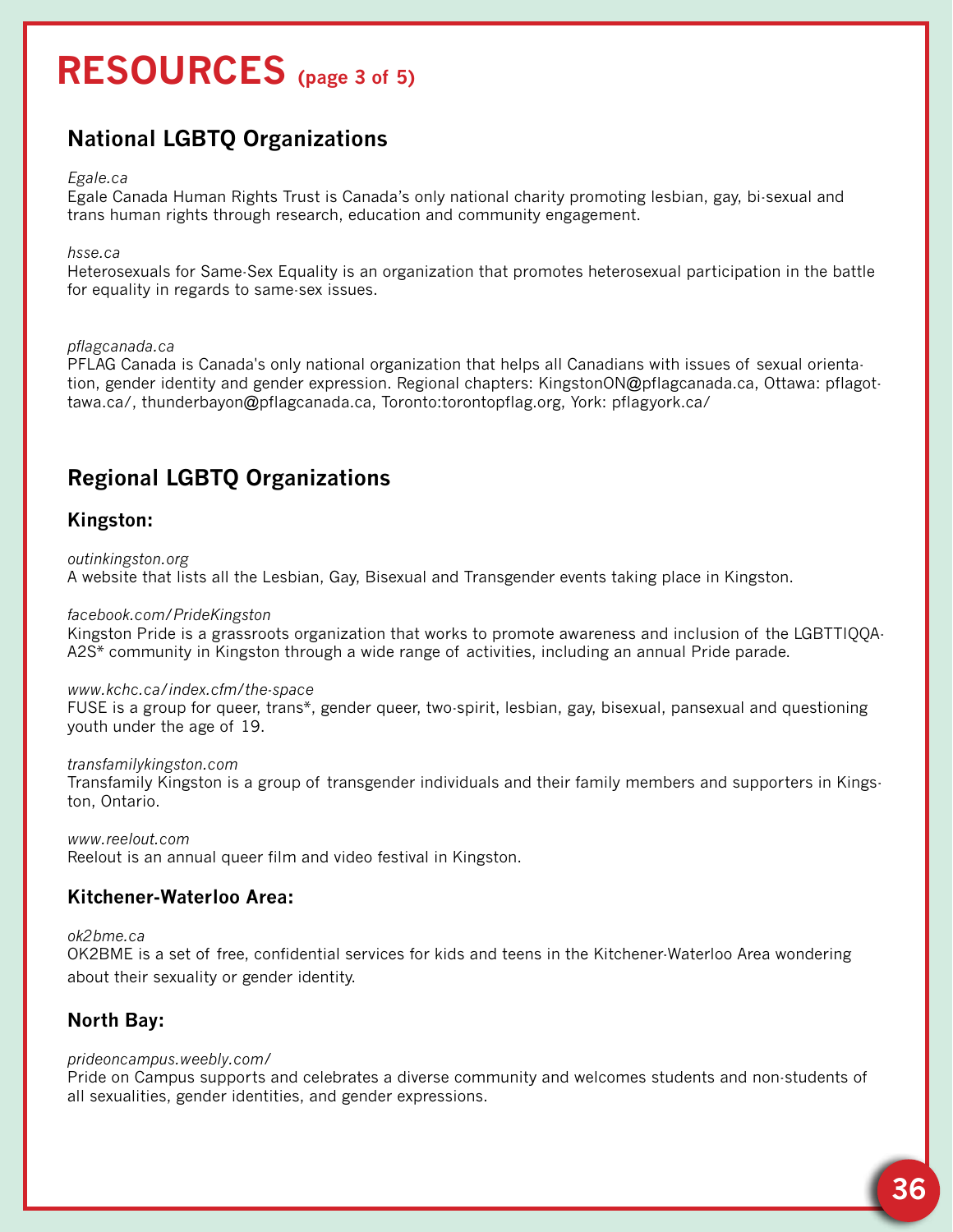## **RESOURCES (page 4 of 5)**

### **Regional LGBTQ Organizations cont'**

#### **Ottawa:**

#### *insideout.ca/initiatives/Ottawa*

Inside Out produces a yearly four-day LGBTQ-themed film festival in the Ottawa region.

#### *capitalpride.ca*

Capital Pride Festival aims to perpetuate the spirit of pride in the gay, lesbian, bisexual, trans, two-spirited and questioning community in Canada's National Capital Region of Ottawa–Gatineau by producing an annual pride parade.

*centretownchc.org/media/53436/glbttq\_youth\_resource\_list.pdf* Provides a comprehensive list of resources for LGBTQ youth.

#### **Simcoe County**

*youth@acsc.ca* 

LGBT Youth Connection Simcoe County – Barrie

Contact the above email to participate in a drop-in social space for LGBTQ youth 23 and under. It is a group that provides opportunities for lesbian, gay, bisexual, and trans youth to get together in a relaxed social space and to access resources and support on LGBTQ topics/issues.

#### **Red Lake**

#### *fireflynw.ca/programs-and-services/access-services*

Firefly offers many services for the physical, emotional, and developmental wellbeing of children in Red Lake, including counsellors to talk about LGBTQ and mental health issues.

#### **Sudbury and Area**

*sudburypride.com* Sudbury Pride plans for and carries out Sudbury's annual Pride Parade.

#### *reseauaccessnetwork.com*

Réseau Access Network provides support services and education to those living with, affected by and at risk of HIV/AIDS and Hepatitis C. Their outreach services and education programs fight homophobia and heterosexism, provide information about LGBT issues and referrals to community services, and promote harm reduction and youth issues.

#### *facebook.com/pages/LGBT2-s-Youth-Resource-and-Support-Sudbury-and-Manitoulin*

LGBT2-s Youth Resource and Support - Sudbury and Manitoulin is a resource for youth, parents, family and educators in Sudbury.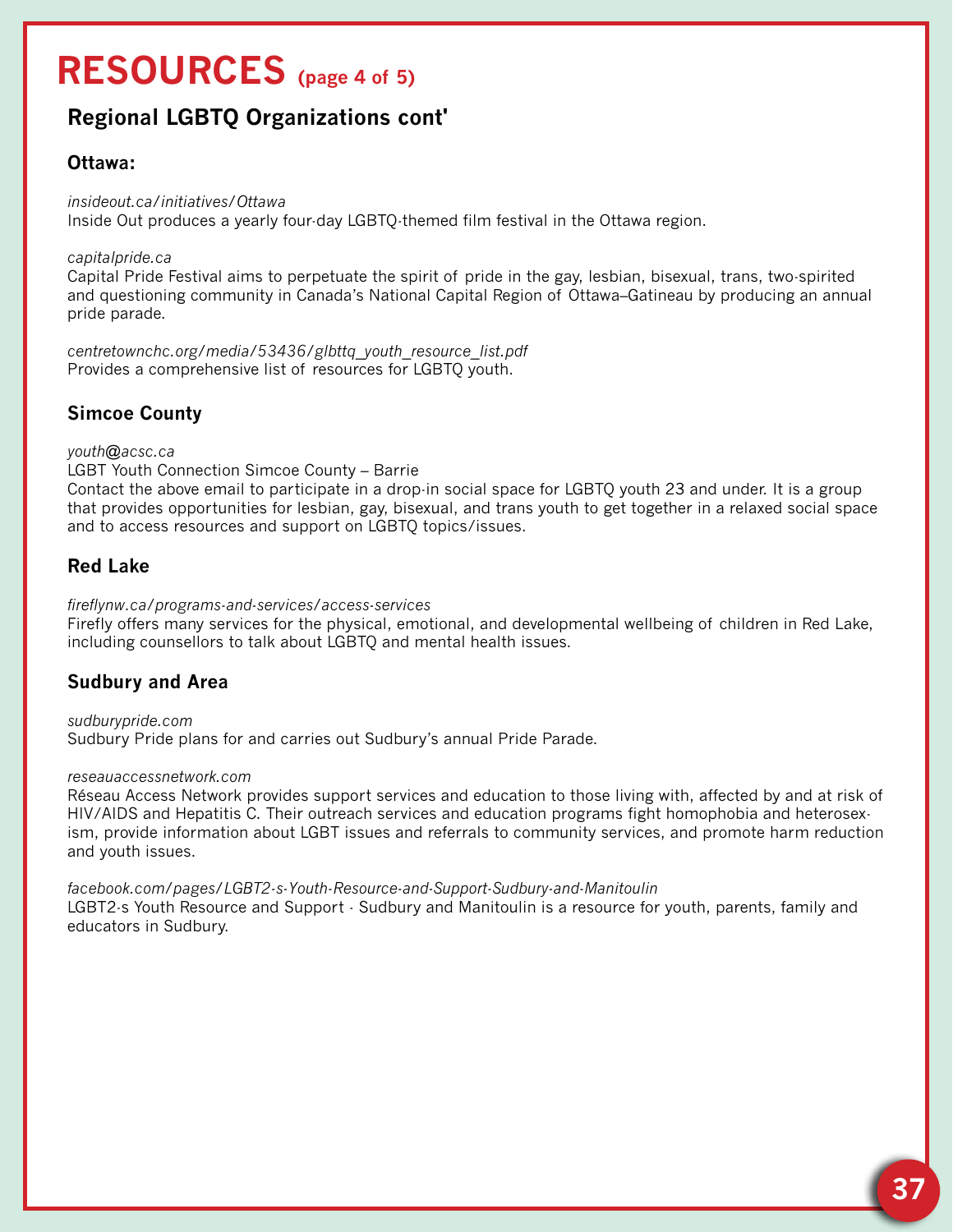## **RESOURCES (page 5 of 5)**

### **Regional LGBTQ Organizations cont'**

#### **Thunder Bay**

*thunderpride.ca* The Thunder Pride Association organizes a pride parade each year.

#### *facebook.com/LusuPrideCentral*

Pride Central is a service centre for lesbian, gay, bisexual, transgender, two-spirit, and queer students, but the services are available to all students and community members.

#### *other10percent.ca*

The Other 10% is a drop-in LGBTQ group for 12-25 year olds.

*facebook.com/pages/Trans-Support-Collective/194317560663423* Trans\* Support Collective is a support group for transsexual, transgender, cross dressing, gender queer people and allies of all ages.

Trans Support Group - NorWest Community Health Centre Call 807-626-8487 for more information about joining this weekly trans\* support group.

#### **Toronto**

*www.uhn.ca/docs/HealthInfo/Shared%20Documents/LGBTQ\_Community\_Services\_and\_Resources.pd*f Comprehensive list of LGBTQ resources for Toronto.

#### *www.the519.org*

The 519 Community Centre provides LGBTQ people resources and opportunities to foster self-determination, civic engagement, and community enrichment through social recreation, volunteerism, arts and culture, and community participation.

#### *soytoronto.org/links.html*

Supporting Our Youth (SOY) is an exciting, dynamic community development program designed to improve the lives of lesbian, gay, bisexual, transsexual and transgender youth in Toronto through the active involvement of youth and adult communities.

*griffin-centre.org/reachout.php ReachOUT is a creative, inclusive & accessible program for LGBTQ youth and adults in the Greater Toronto Area.*

#### *buddiesinbadtimes.com/youth*

Buddies in Bad Times Theatre is the world's longest-running and largest queer theatre. The theatre has many free programs for youth such as free tickets to Buddies shows, artist post-show talks, open mics, and opportunities to get onstage.

#### *pridetoronto.com*

Pride Toronto holds an international celebration in Toronto every year that incorporates activism, education, and the history and culture of global LGBTTQQIAA2S\* communities.